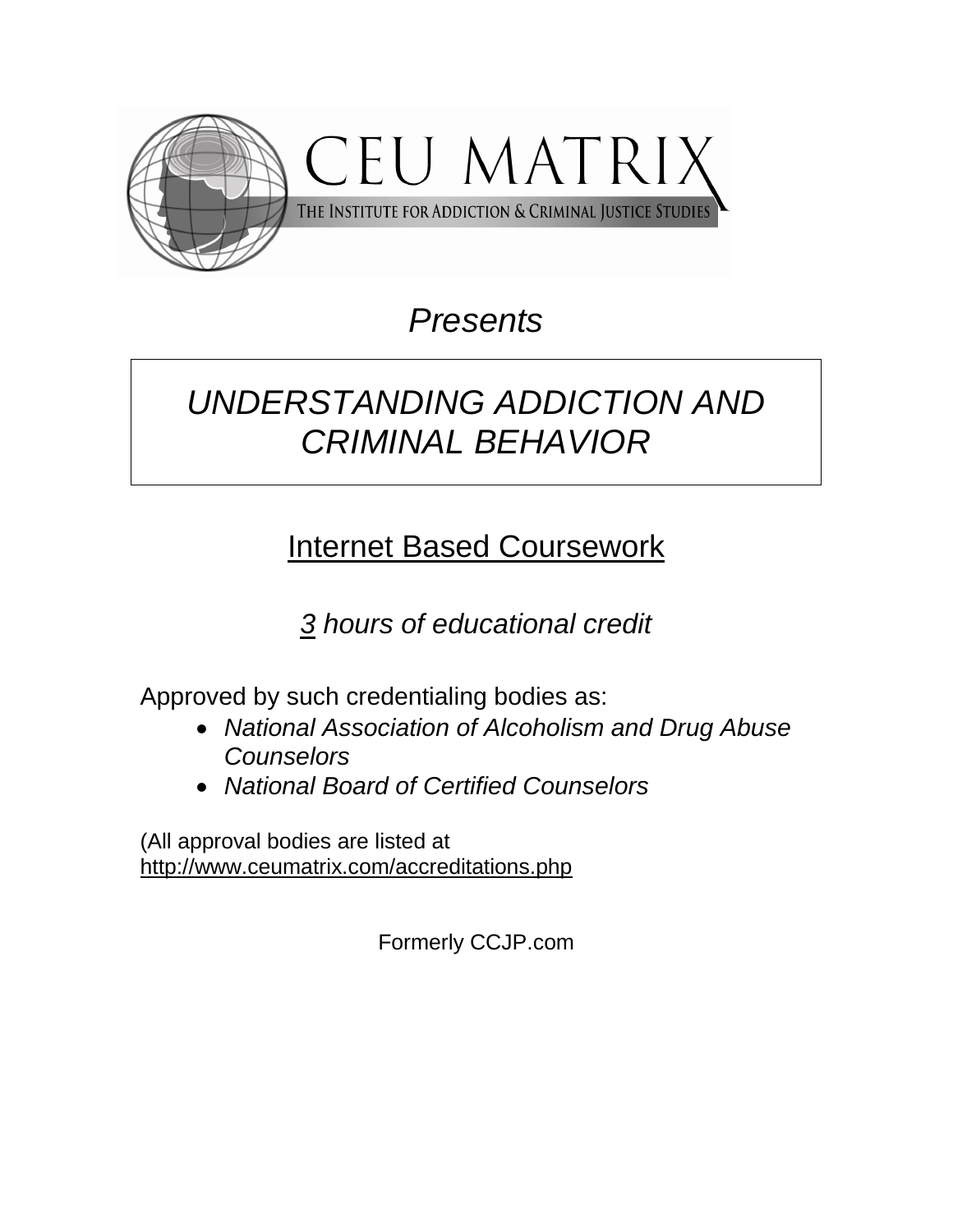# **UNDERSTANDING ADDICTION AND CRIMINAL BEHAVIOR**

Welcome to the growing family of coursework participants at CEU Matrix - The Institute for Addiction and Criminal Justice Studies.

This distance learning course package was developed for CEU Matrix by **Delbert Boone.** 

This package contains the course materials, along with the post test and evaluation that are required to obtain the certificate of completion for the course. You may submit your answers online to receive the fastest response and access to your online certificate of completion. To take advantage of this option, simply access the Student Center at [http://www.ceumatrix.com/studentcenter;](http://www.ceumatrix.com/studentcenter) login as a Returning Customer by entering your email address, password, and click on 'Take Exam'. For your convenience, we have also enclosed an answer sheet that will allow you to submit your answers by mail or by fax.

# Copyright Notice

The documents and information on this Web site, are copyrighted materials of CEUMatrix, LLC, and its information providers. Reproduction or storage of materials retrieved from this service is subject to the U.S. Copyright Act of 1976, Title 17 U.S.C.

**© Copyright 2010 CEUMatrix, LLC.** 

**All rights reserved. Do not duplicate or redistribute in any form. Printed in the United States of America. No portion of this publication may be reproduced in any manner without the written permission of the publisher.**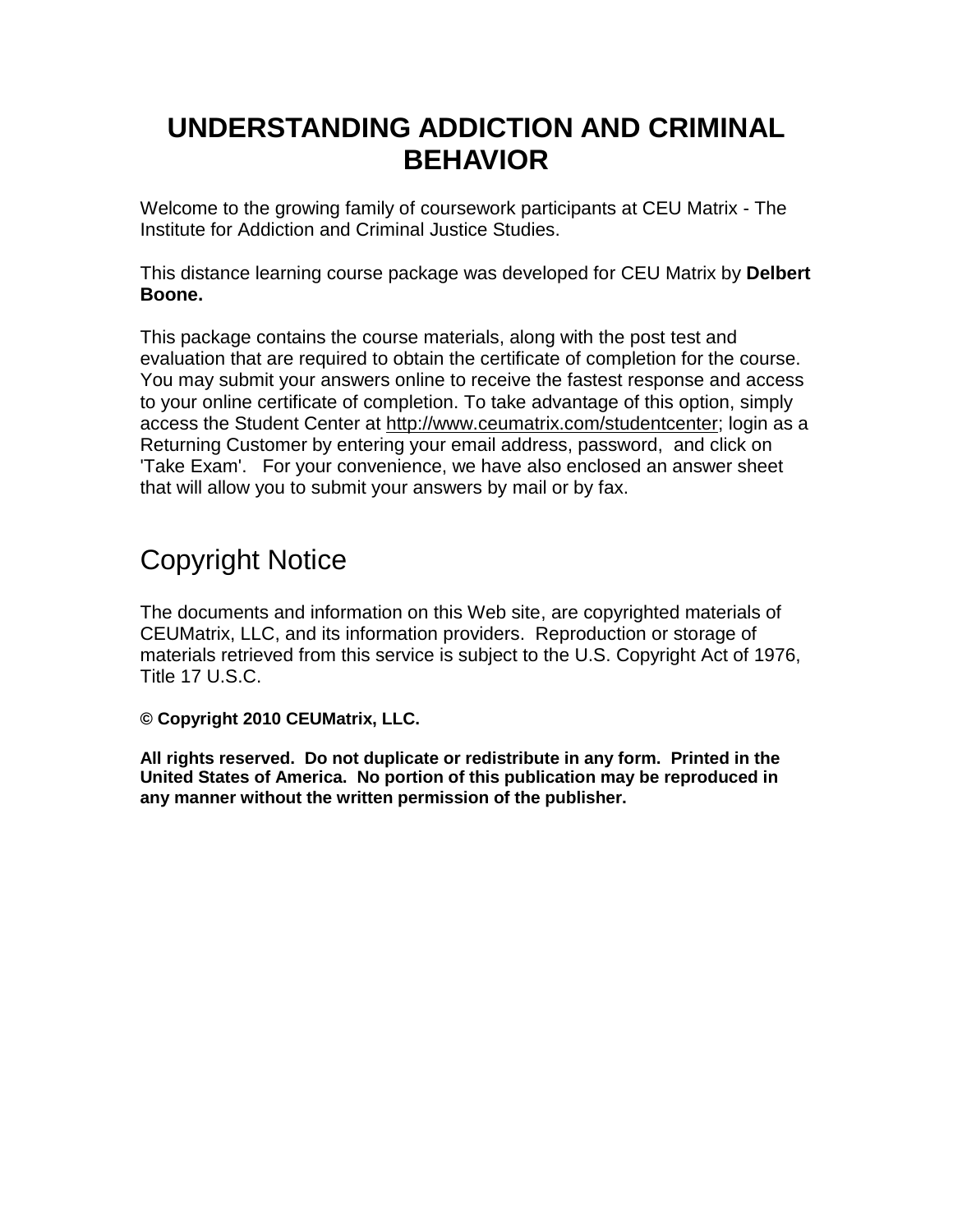## About the Instructor:

**Delbert Boone** is one of the nation's foremost authorities on addiction and criminal behavior and other social ramifications associated with addicted individuals. His ability to consistently help drug offenders and addiction professionals understand the parallels between addiction and criminal behavior is well established.

Over the past 30 years Delbert Boone has worked with addicts from all walks of life. By relating his own struggles with addiction to alcohol and heroin and his incarceration, he has given hope where there previously was none. Boone has developed the tools to help individuals who are facing addiction to alcohol and other drugs, incarceration, depression, frustration, and loneliness.

Boone's primary work is through his own consulting and training firm, NND Productions, in which he consults with both local and federal correctional systems. He also works with school districts and law enforcement officials nationwide to deliver quality and effective substance abuse treatment programs, services and training.

Delbert Boone is an award winning film presenter for FMS, Productions, Inc. Since 1995, he has been honored with nine International Telly Awards and recognized for outstanding contributions at four American Corrections Association Film Festivals for his video/DVD programs. Boone is a Certified Substance Abuse Counselor, Certified Psychotherapist, American Institute of Clinical Psychotherapists and received his BS degree from the Central Michigan University.

# Using the Homepage for CEU Matrix - The Institute for Addiction and Criminal Justice Studies

The CEUMatrix – The Institute for Addiction and Criminal Justice Studies homepage [\(www.ceumatrix.com\)](http://www.ceumatrix.com/) contains many pieces of information and valuable links to a variety of programs, news and research findings, and information about credentialing – both local and national. We update our site on a regular basis to keep you apprised of any changes or developments in the field of addiction counseling and credentialing. Be sure to visit our site regularly, and we do recommend that you bookmark the site for fast and easy return.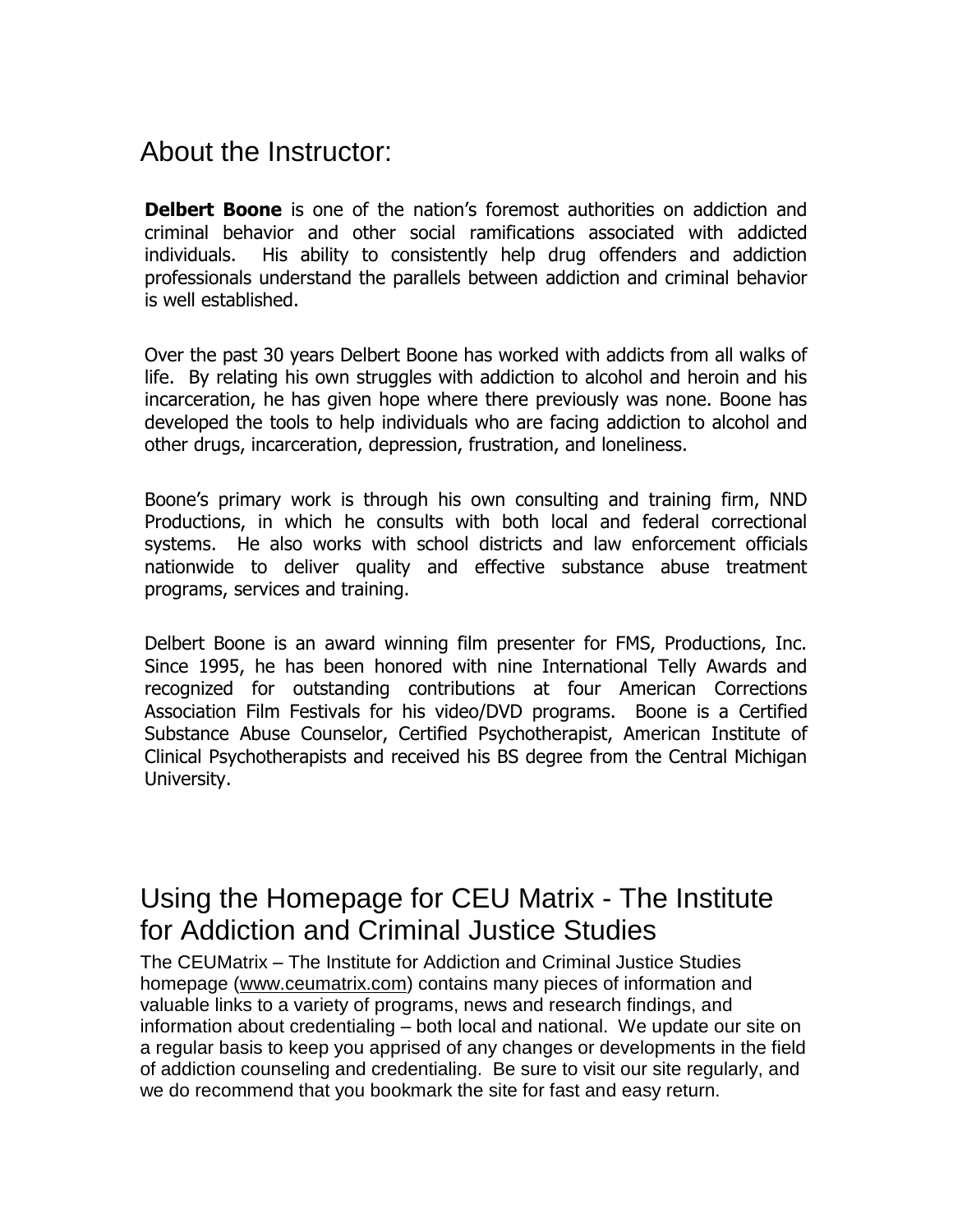# **UNDERSTANDING ADDICTION AND CRIMINAL BEHAVIOR**

#### **Course Summary and Description:**

Treating addiction can be a confusing, sometimes frustrating matter for anyone in the field, and often we are not quite sure where to start. This course is designed to help you understand addiction and some of the behavior associated with criminal justice clients. The goal is to help clients take an honest look at the choices they have made as a result of their addiction to alcohol or other drugs. Upon completion of this course you will gain an understanding of how to move clients toward the goals of treatment, healthy thinking and sobriety.

This course contains information to help the person who lives inside the addict or offender, his private person, who wakes up at three in the morning and wonders where his life is going. As an addiction professional, it is your job to manage and challenge the client in hopes of motivating them towards change.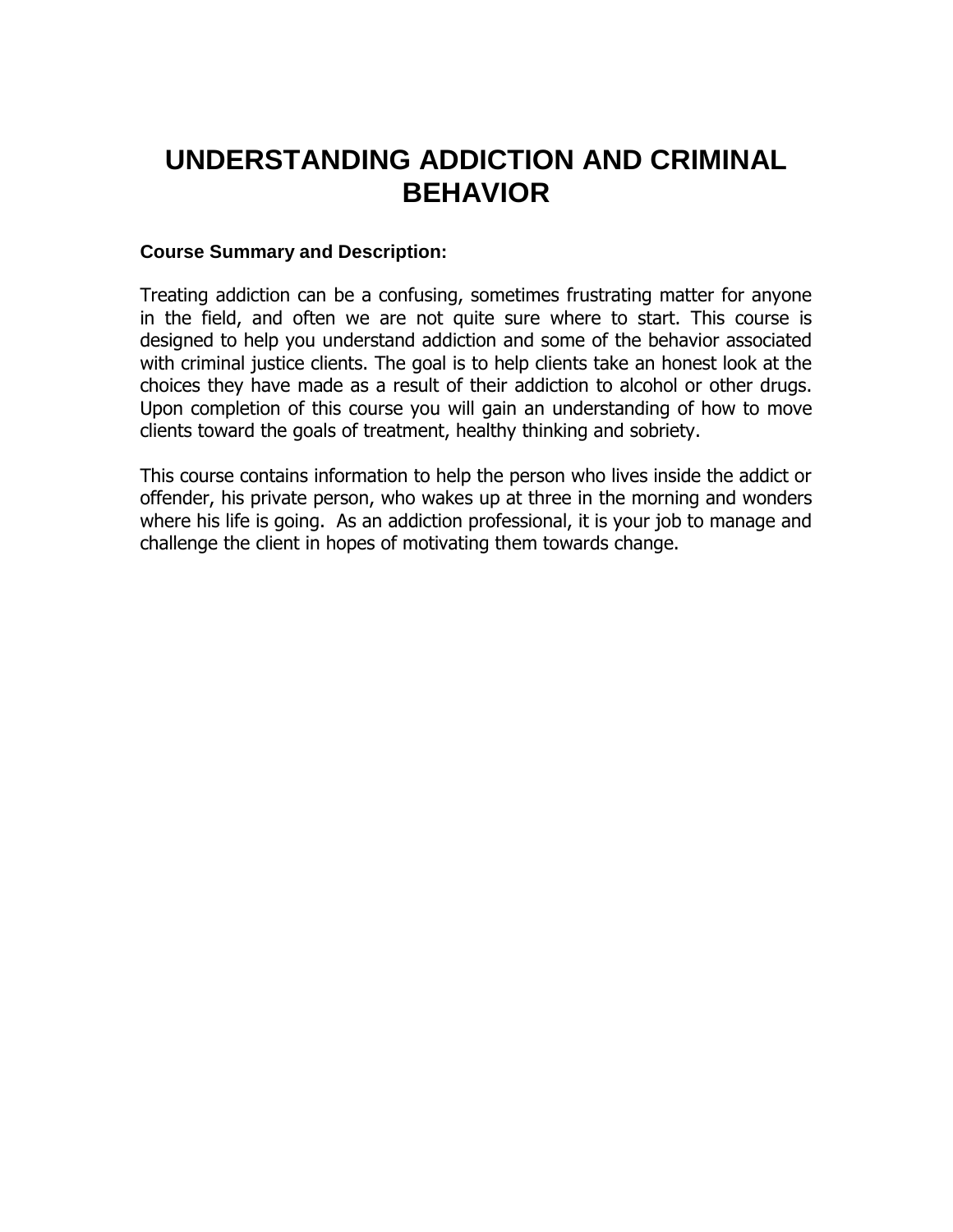# Understanding Addiction and Criminal Behavior

## Introduction

Treating addiction can be a confusing, sometimes frustrating matter for anyone in the field, and often we are not quite sure where to start. This course is designed to help you understand addiction and some of the behavior associated with criminal justice clients. The goal is to help clients take an honest look at the choices they have made as a result of their addiction to alcohol or other drugs. Upon completion of this course you will gain an understanding of how to move clients toward the goals of treatment, healthy thinking and sobriety.

It is important to realize that people usually enter treatment because they have to, not because they want to. Whether they are court mandated, referred by another treatment facility, brought in by a family member, or even check themselves in, they usually enter into treatment because their behavior in combination with their life circumstances has created an unmanageable condition. In fact, before family members, law enforcement, and treatment specialists know somebody has a problem, that person has more than likely already figured out they have a problem with alcohol, drugs, and/or criminal activities.

It is important to understand that entering into treatment or any other therapeutic setting regardless of the method is usually accompanied by a great deal of anger, depression, loneliness, confusion, and especially client resistance. Often the addict may have even tried sobriety and recovery on their own and failed at it once, twice, or even several times, reinforcing feelings of societal bias, failure and incompetence.

Criminal justice offenders often think thoughts of hate and anger. They blame others for putting them where they are. They often think thoughts of self-pity, "Poor me. If only I was not in the wrong place at the wrong time." They can think about how life has given them a bad deal and how life is unfair. There might be some truth in those thoughts. Someone may have informed on them. Maybe they were in the wrong place at the wrong time and life can be unfair. Although possibly true, this type of thinking will not change the real fact: You are where you are, and now the question is, what are you going to do about it?

This course contains information to help the person who lives inside the addict or offender, his private person, who wakes up at three in the morning and wonders where his life is going. As an addiction professional, it is your job to manage and challenge the client in hopes of motivating them towards change.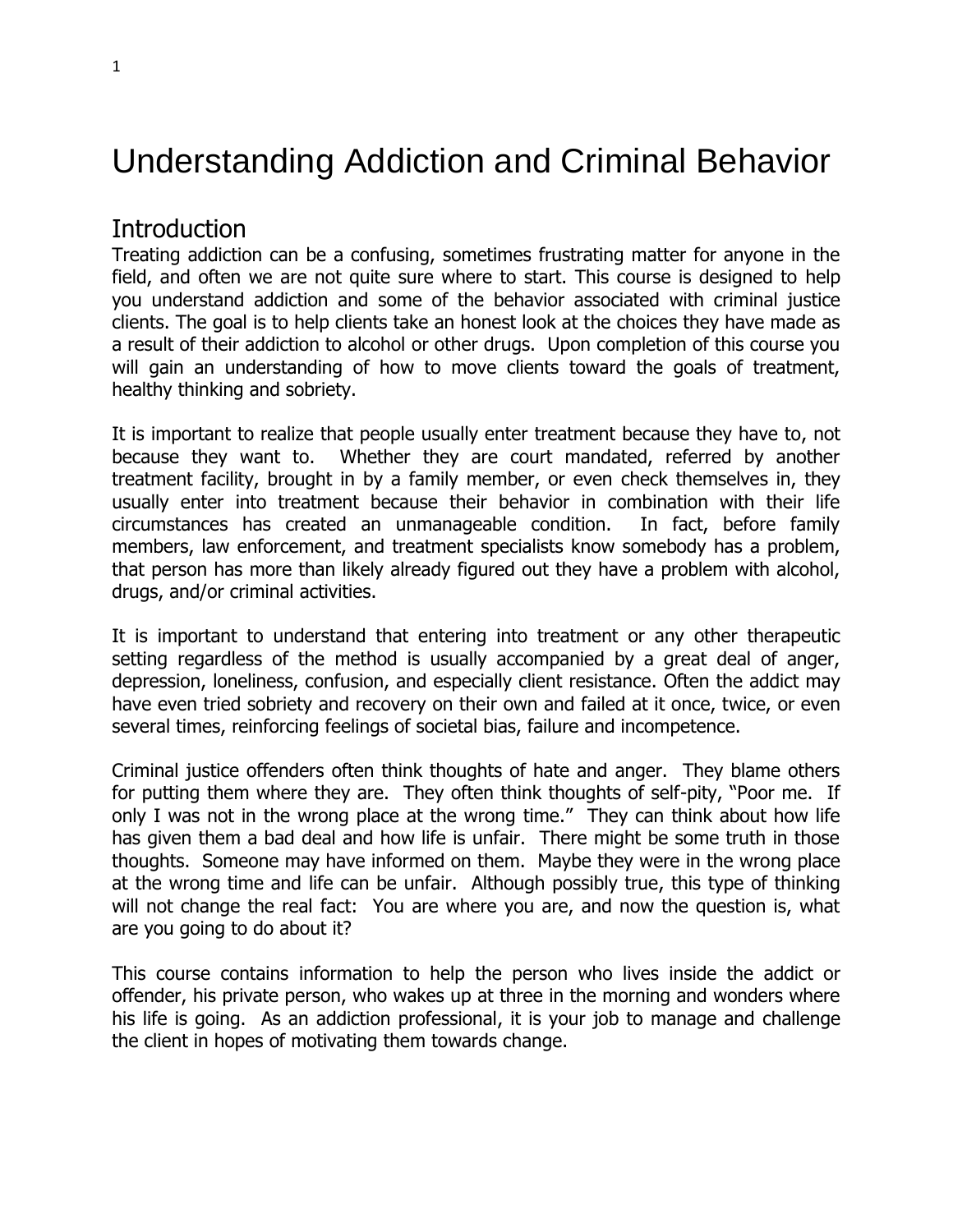## **Change**

Most people resist change, therefore I like to explain that they need to make "adjustments" in their thinking and behavior. I know the importance of making adjustments in the way you deal with the world, adjustments that make change possible. I have been in prison; I have been addicted to alcohol and heroin. My life became too painful to endure, so I had to make major adjustments in my thinking and my behavior. Your client is the same as me; they can make the necessary adjustments that will bring about change if they want to badly enough. I know that being where they are is a thing that hurts, but they do not have to keep doing the same thing over and over. As an addiction therapist, it is your job to help them see where they have been, and help them understand that they have work to do, because ultimately they are in charge of their life.

## Drug Use Abuse and Consequences

The consequences the addict and people around them suffer are very real, but addiction causes the addict to hide from these painful truths.

Most addicts entering into recovery or already in recovery often feel that there is nothing wrong with them. Instead they feel as though something is wrong with you for thinking that something is wrong with them. In fact, clinicians of all backgrounds and educational levels often assess clients as "resistant" when they are merely exhibiting one of the classical manifestations of the illness we call addiction. It is these same clinicians who use terms such as denial to quickly label and classify their client. Clients in turn latch on to this term and internalize it and it too becomes yet another barrier to be dealt with by the clinician.

I believe that the way most in recovery handle and address their "drug problem" gives them the *illusion of self-control and of will power*. This is the very nature of addiction, it affects the way the addict thinks and reacts to certain situations and is one of the main sources of true client resistance.

Often when a person enters a therapeutic group in a correctional setting, treatment setting, or in the community, there are those who advise them, either directly or informally not to listen to what the addiction staff and other experts have to say. This further fosters the conspiracy stranglehold on people entering treatment and increases the difficulty level for the addiction professional. Again, this serves as yet another barrier you must deal with and only compounds any resistance already demonstrated by the client.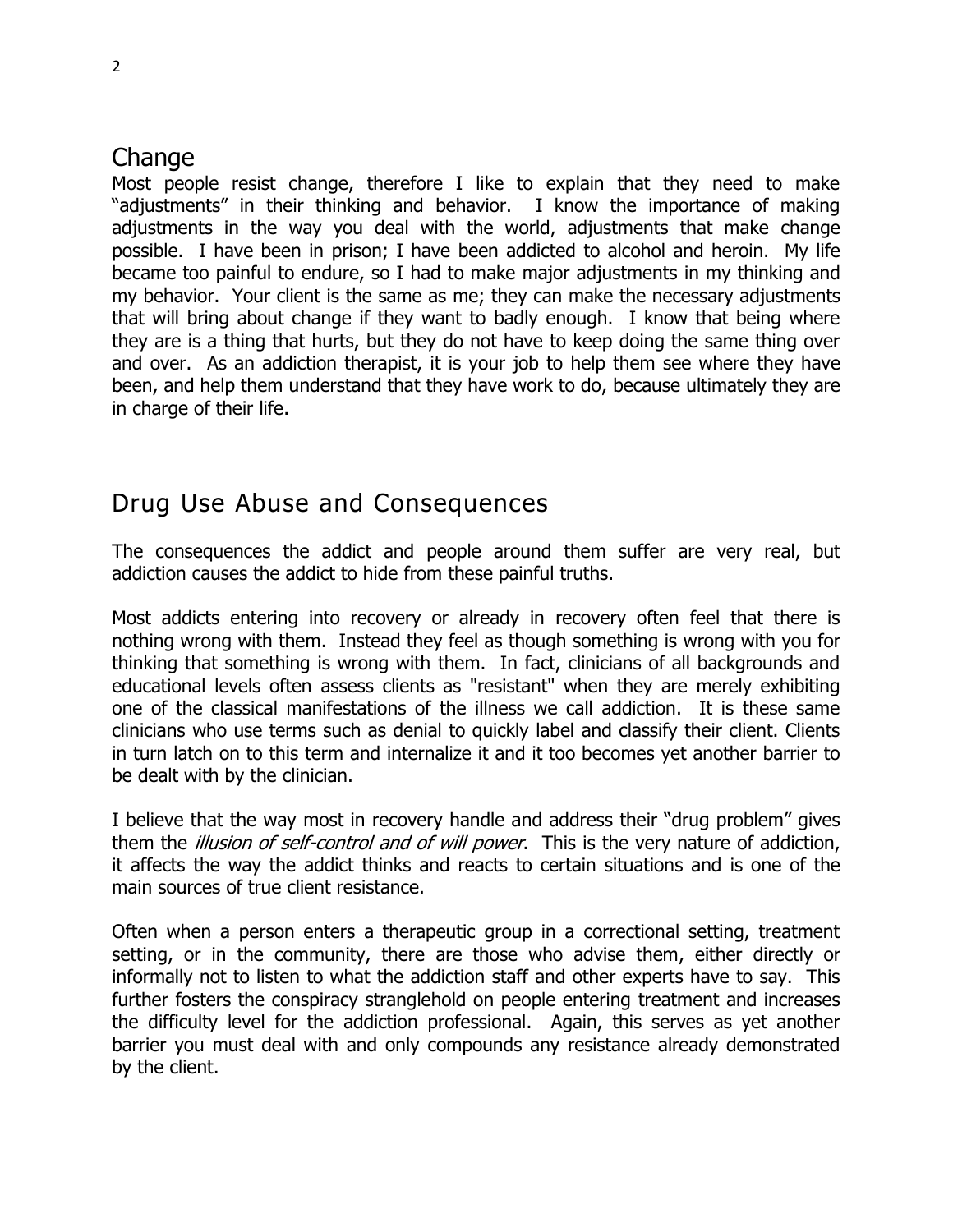I will explain how drugs act on the body and how alcohol and other drugs affect the brain. To abuse a drug is to be changed by it. There is no such thing as a hard drug or a soft drug, all drugs have a profound effect on the user, both physically and mentally. Often people ask me, "Delbert, why did you use heroin?" My answer, "because it made me feel good." Some drugs make you feel good and some make you feel relaxed or powerful. They all change you by making your brain act differently.

As time passes and you keep using, you become addicted and you will find that you are no longer in control of the drug. Your drug addiction is in control of you, it is calling all the shots in all areas of your life.

Drugs are classified into different types, according to the effect they have on the user's body and brain. The most basic form of classification is to call them "uppers" and "downers", stimulants or depressants.

Below is a list of how people feel when using drugs:

| Stimulants (Uppers) | Depressants (Downers) |  |  |  |
|---------------------|-----------------------|--|--|--|
| Excited             | Relaxed               |  |  |  |
| Powerful            | Calm                  |  |  |  |
| Smart               | Tuned out             |  |  |  |

If a person has a high tolerance for a drug they can use a lot of it, a low tolerance is the opposite. A person with a low tolerance only needs to use a small amount of the drug to get the same effect from it.

Most addicts start with a low tolerance, but as they continue to use the drug they find that they need more and more to get the same effect.

It is at this point, that I usually ask my client to write down the name of their drug of choice and how much they took the first time they used. Then I ask them to write down how much of the same drug did they use during their heavy use. By doing this exercise the addict has just outlined how their tolerance to their drug of choice developed over the years.

It is important for the addict to understand how tolerance grows by changing the way his or her brain works. The higher their tolerance for drugs, the more money they must spend on the drug and the more time they spend chasing after or using their drug. With many drugs, large amounts of money are needed every day, this happens when tolerance develops and a person becomes addicted. In other words, increased tolerance equals addiction. How many heroin addicts need at least four to six bags each and every day? This costs money, and unless the addict is rich, they had to do things, many times unlawful, to get the money to buy their drugs. Many addicts have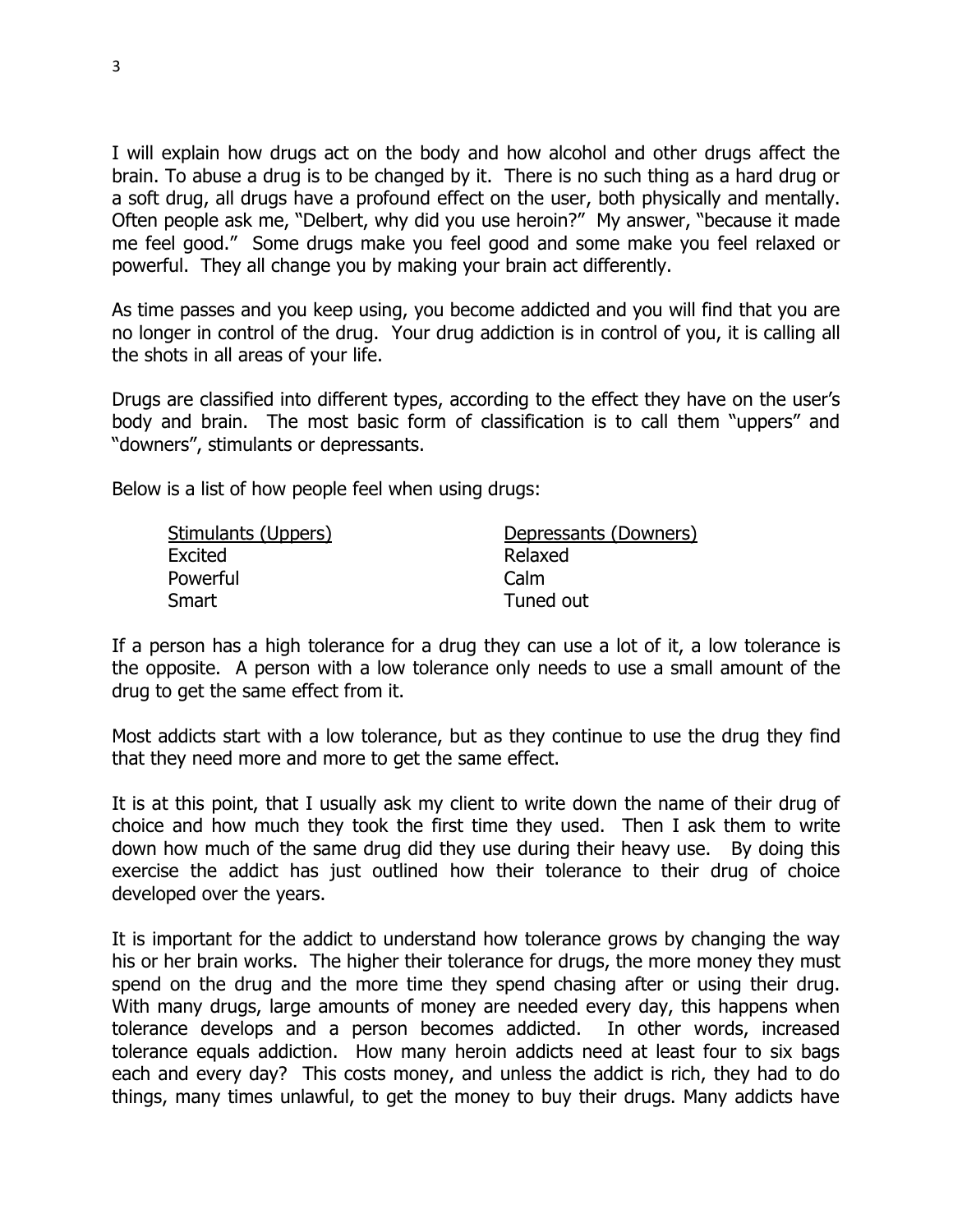done things for drugs that they would never have done prior to their addiction. Some addicts deal drugs, some rob family members, and some addicts sold themselves or robbed and hurt other people. These are things that most addicts did not want to do, but their tolerance or addiction to drugs was calling all the shots.

Let's look at the onset and progression of alcohol and other drug addiction:

#### Early Stage

- 1. Surreptitious drinking
- 2. Avid drinking
- 3. Preoccupation with drinking
- 4. Guilt about drinking (culture bound)
- 5. Indefinable fears
- 6. Increased tolerance

#### Middle Stage

- 1. Loss of control over drinking/inability to abstain
- 2. Alibi system (rationalization/denial/projection)
- 3. Personality distortion
- 4. Blackouts
- 5. Avoid reference to alcohol problems
- 6. Attempts to control-abstain/change pattern/geographical change
- 7. Life becomes more alcohol centered-jobs, friends, family, are obstacles to drinking
- 8. Increasing emotional augmentation
- 9. Neglect of nutrition
- 10.Physical deterioration
- 11.Mental anguish

### Late Stage

- 1. Prolonged intoxication's
- 2. Blackouts progress
- 3. Impaired central nervous system functioning
	- a. judgment
	- b. motor
	- c. sensation
	- d. emotional
- 4. Decrease in alcohol tolerance
- 5. Vague fears, although alcoholic psychosis is rare
- 6. Progressed physical impairments
- 7. Usually marked withdrawal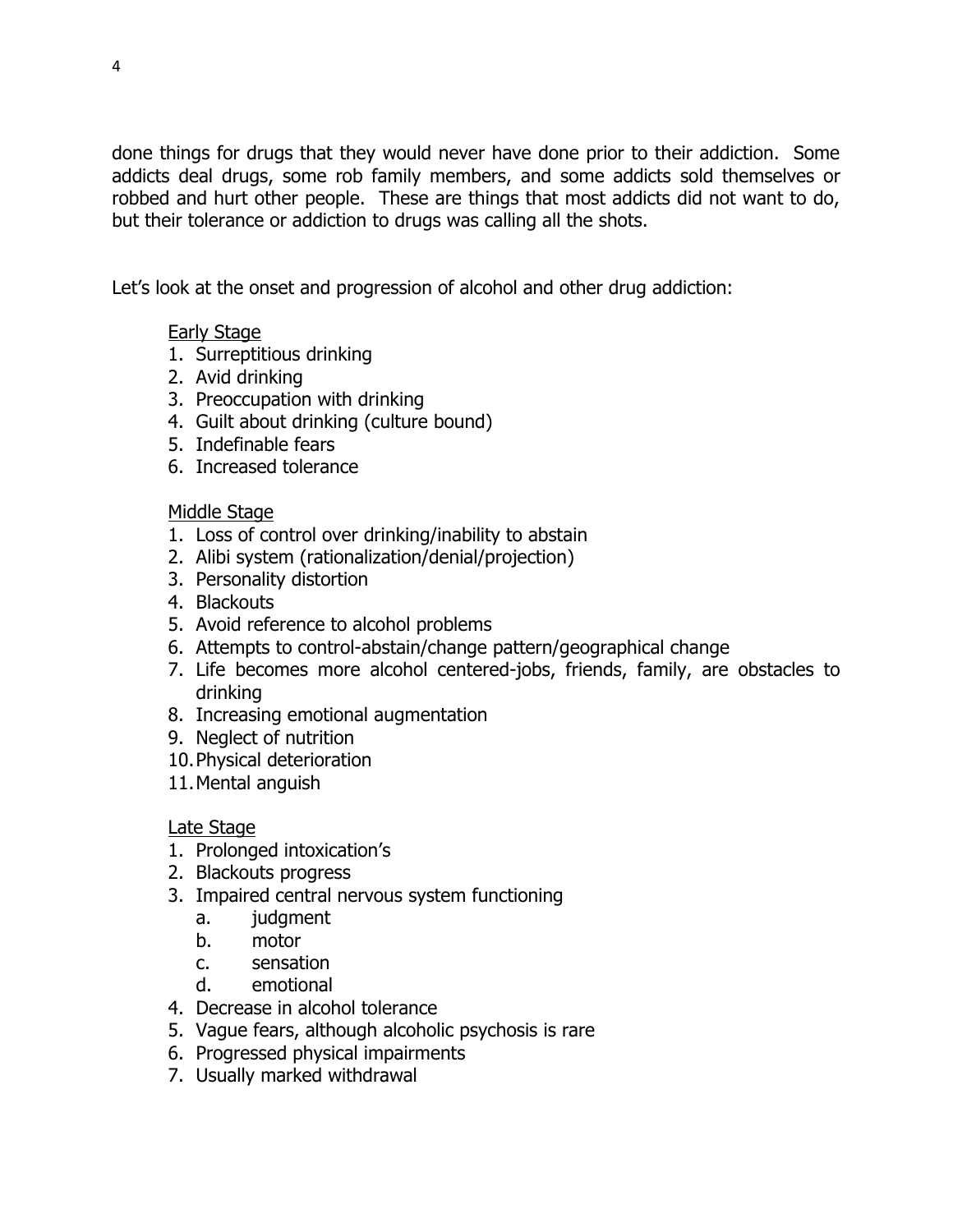Source: Alcohol Use, Misuse, and Addiction, State of OR, Division of Mental Health Programs for Alcohol & Drug Problems, 1978, pp 112 and 114

As an addiction professional it is your responsibility to challenge the client by taking them through the chronological progression of the illness. Encourage them to work through the progression of their addiction, by writing a time line of events and behaviors, starting with Early Stage thru Middle and or Late Stage.

Withdrawal from alcohol and other drugs happens as soon as the last hit or drink wears off. We know that every drug affects the brain, that change allows the user to feel "good". It does not matter if it is crack, cocaine, heroin, alcohol, marijuana or any other drug. The user gets that high or good feeling because the chemistry of their brain changed when they added the drug.

A drug of choice is the addict's favorite drug. It is the one they like above all others. In many cases, it is the drug that got them addicted. Sometimes drugs are used together to create a different type of high. In this case both drugs could be called drugs of choice. Many times, the addict will change their drug of choice throughout their life.

It is important to have your client think about the first drug of choice in their life and have them write down what it was, and what they liked about it.

## Parallels between Addiction and Criminal Behavior

As mentioned earlier, it is a known fact that addiction can and in many cases does lead to criminal behavior. The use of illegal drugs is often associated with buying drugs, using drugs, selling drugs, and driving under the influence of alcohol or other drugs. These crimes often translate into vehicular homicide, so called crimes of passion, assault, murder, robbery, burglary, domestic violence and child abuse. It must be noted that not every theft, assault, murder or other felony crime is drug related, but a huge number are.

It's obvious that our criminal justice system is overburdened with drug abusing offenders who cycle through the system while continuing to use drugs. Ninety-eight percent of the people in penitentiaries go home, and unless we break the cycle of drugs, violence and crime, they will end up back on the street, committing more crimes and then right back in the criminal justice system still hooked on drugs.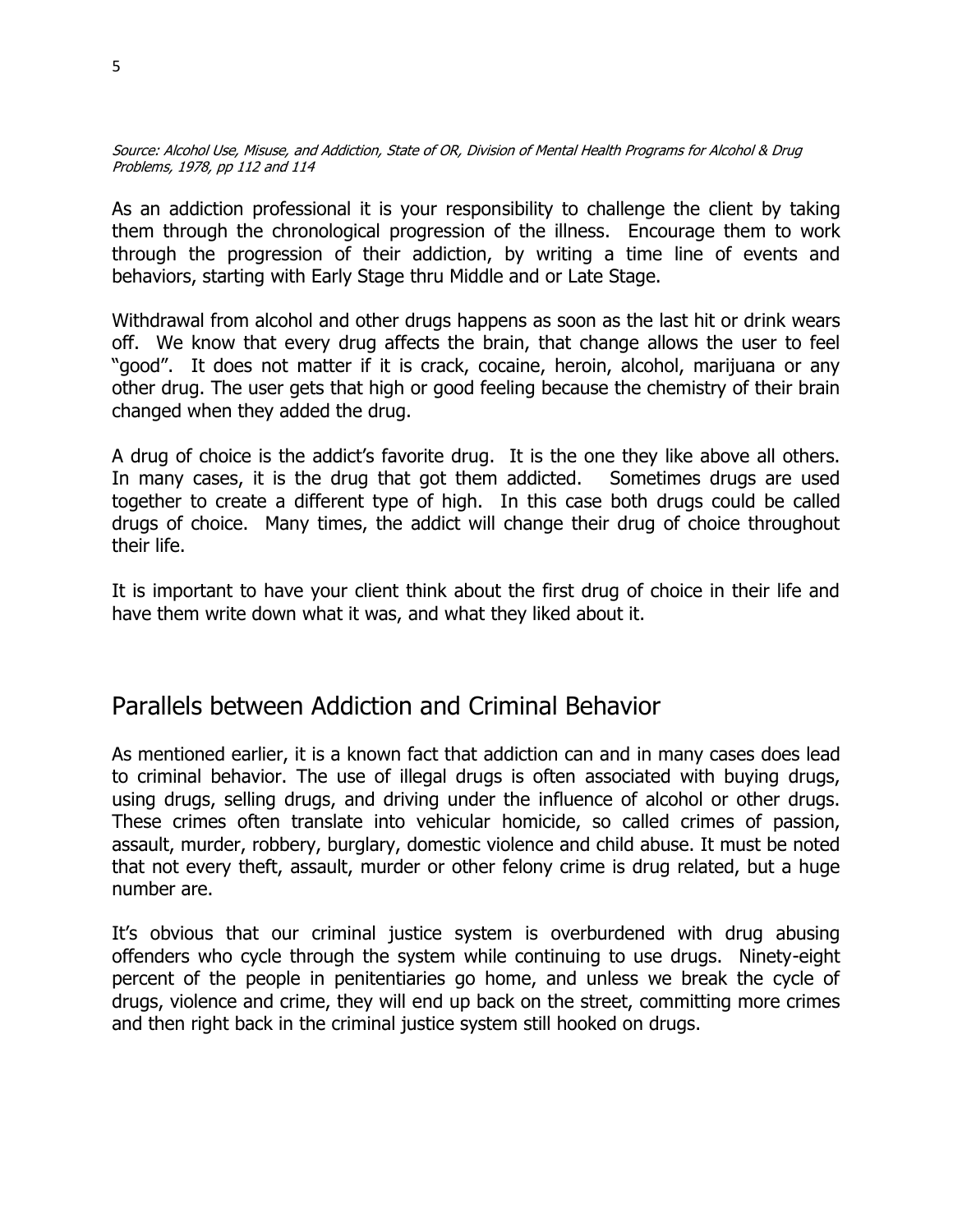The parade of addicts doing time is endless and I guess you could say that addiction never misses its mark. Addiction is a democratic process, and it doesn't care if you're white or black, rich or poor, short or tall…it makes no difference at all.

The parallels between addiction and criminal behavior are evident. In 2012, according to the U.S. Department of Justice (DOJ) nearly 7 million adults were involved with the criminal justice system, including nearly 5 million who were under probation or parole supervision. 1 in 100 U.S. citizens are currently confined in jail or prison, DOJ estimates that about 70 percent of State and 64 percent of Federal prisoners regularly used drugs prior to incarceration. DOJ's study also showed that 1 in 4 violent offenders in State prisons committed their offenses under the influence of drugs.

Why? Because addiction changes the way you think and the way you make decisions. Think about it, if you were unable to eat for three days, most likely, all of your thoughts would revolve around food or getting something to eat. The longer you go hungry… the more you would think about food. The psychological aspect of addiction works in much the same fashion.

Most of the addicts thoughts focus on "getting high" or obtaining his or her drug of choice.

Below are four questions I often ask a client:

- 1. Did you ever try to stop using?
- 2. If so, explain why and describe what happened.
- 3. Who would you say you hurt the most with your drug use?
- 4. Explain how and why.

Then I ask them to look at their answers. Do they represent the psychological aspects of addiction?

As an addiction professional working with addicts within the criminal justice system it is important to understand some thoughts about how your clients might view themselves.

Everybody has a view of himself, that view might vary or be different from person to person. Some people see themselves as "good" while others see themselves as "bad".

Most people have ideas about who they are. Perhaps one person may think he is "good looking" while another may think he is "ugly", or we could add "smart" or "not smart" to these self thoughts. There are many areas where we all have an opinion about who we are.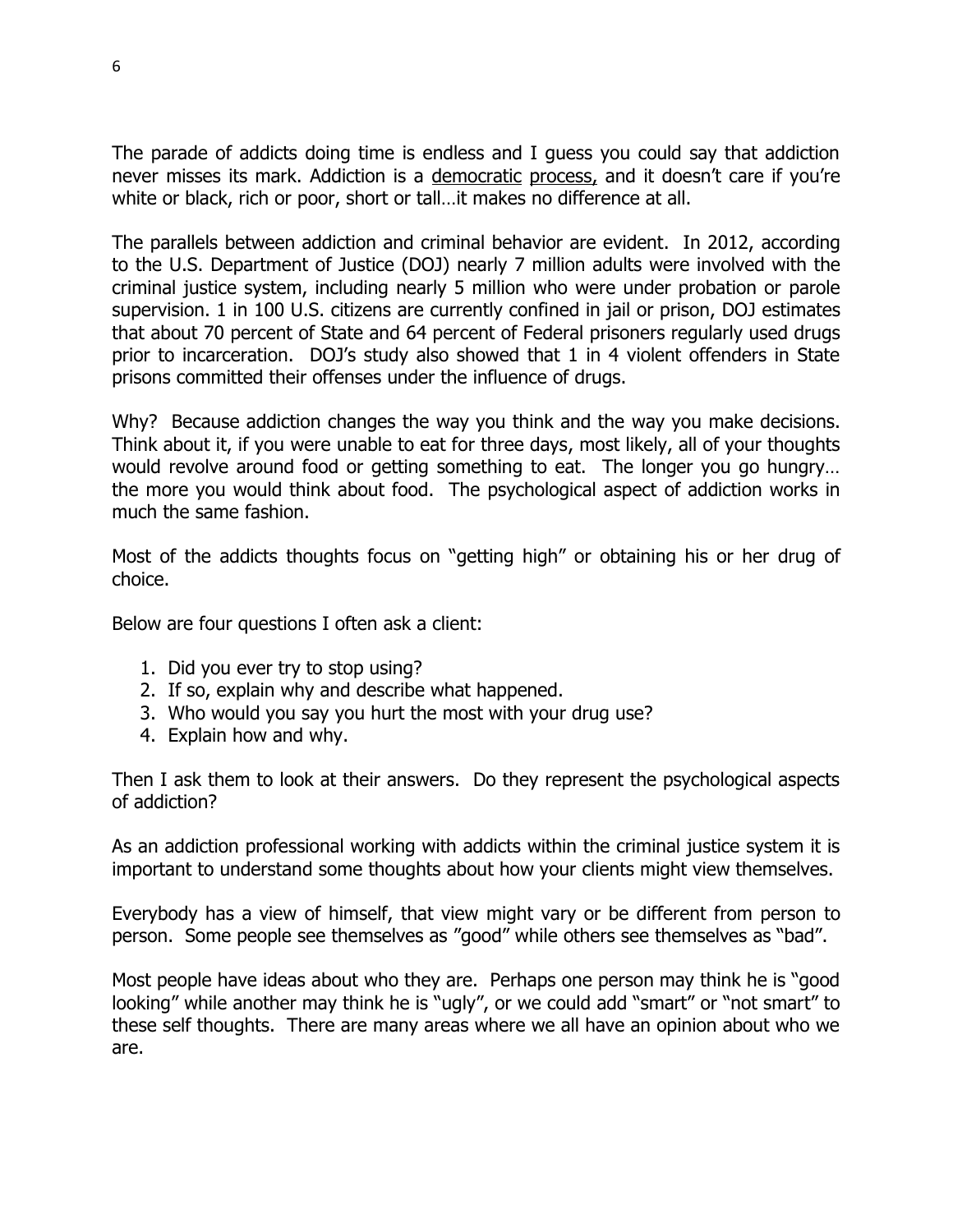Criminal addicts are no exception, they too see themselves in certain ways. Let's take a brief look at some possible self-thoughts that some offenders might use.

**Robin Hood -** This person sees himself as a romantic figure. He is taking from those who have and giving to those who have not. Of course, nobody else gets much of anything, because Robin usually keeps all of it.

**The Rebel -** Often views himself as being at war with the system. Because he is at war, everything and everybody are fair game. It is fair to take other people's property because they are not one of "us," so they must be one of them. It may even seem okay to them to steal from family members.

**The Victim -** This person breaks the law because of something that has happened to him. It can be a lot of different things, it might include growing up in an abusive home or in the foster care system or it might be skin color or social abuse. This list goes on and on.

**The Innocent -** This offender is the one who is "not." He never did the crime he's doing the time for. If you confront him, he will admit some parts of a crime, such as being in the wrong place at the wrong time, but he will never take responsibility for his actions.

**The Godfather –** This person thinks he is going to be the next head of a crime empire. He is full of plans and wants the power and fear that he believes goes with being a big player.

There are many different ways the criminal addict views himself and his addiction to alcohol and other drugs only magnifies his self thoughts. They seem to live on the edge, while healthy people avoid them.

Most criminal addicts are in the habit of doing what they want to do, when they want to do it. Everyone wants to do things that make them feel good, and that's okay. What is not okay is when what we want becomes more important than what we need. In other words, "doing first and thinking later."

Addiction has a way of impairing your ability to reason. Getting high is most important. Nothing else matters. It has been said that, "For every action, there is a reaction" somewhere on this planet and addiction is no different in that regard. Addicts lead with their emotions when it comes to thinking things out. In their words, "they do first and think later". Addiction has a way of impairing your ability to reason. "Getting high" is all important and nothing else matters. "It doesn't matter that it's ten degrees outside and all I have on is a t-shirt, or that my friend needs his car back, because I'll explain." Addicts live their lives based on emotion over intellect, and it leads them to trouble time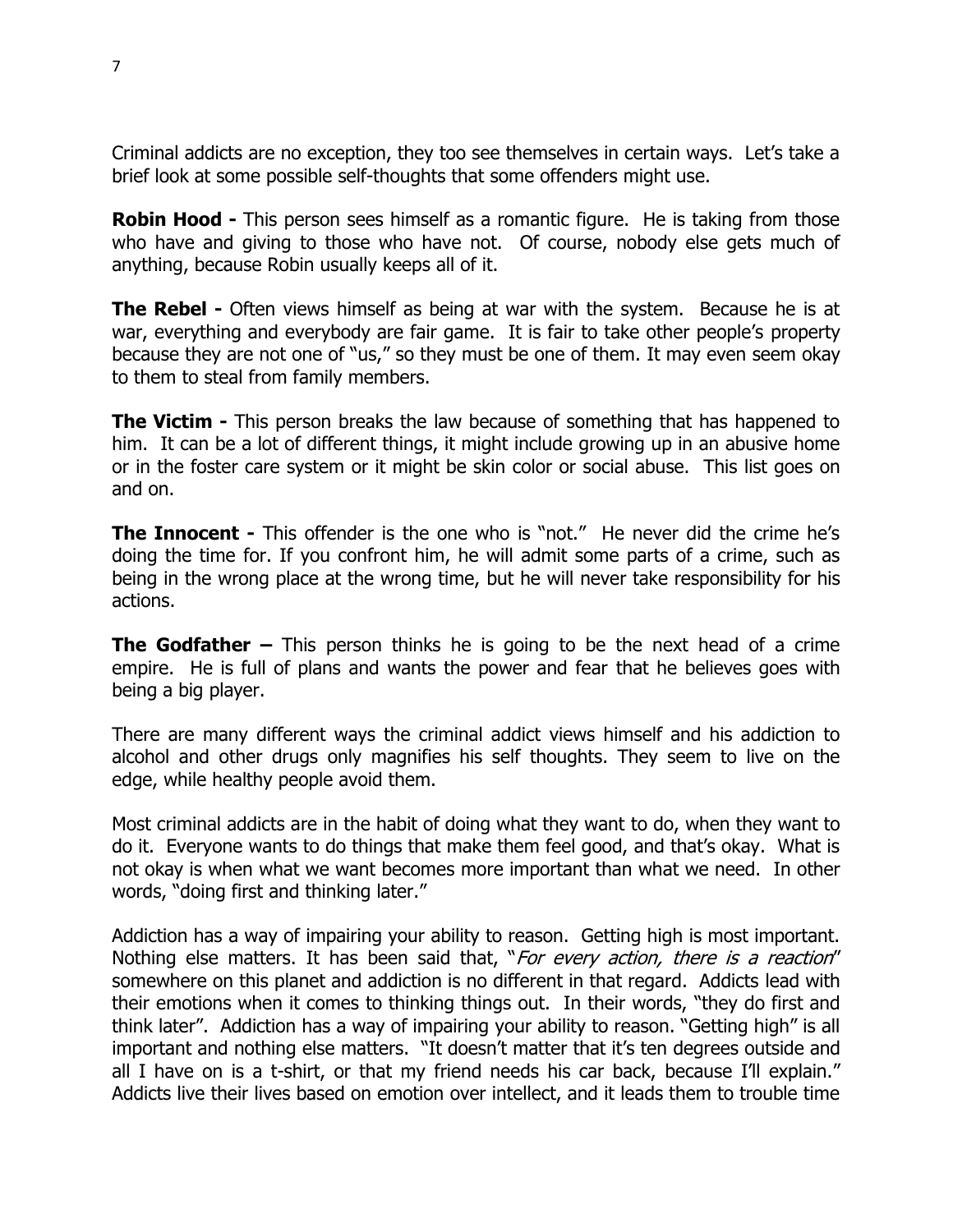and time again.

A man once said, "Emotions are what we have the most of but know the least about." You cannot get away from your emotions because they are part of you. Addiction turned your intellectual process upside down and now you need to turn that process right side up.

#### Intellect over Emotion

By using your intellect first, you can be proactive instead of reactive in the situations you face. Being proactive gives you time to use all the knowledge and skills you've acquired. You can formulate better. Avenues of resolve are a lot clearer. Reactive decisions are usually based on emotion and are not given much thought. You act on the moment without regard for the end result. "I'll take this money now and deal with the consequences later."

It is important that the addict learn to function in a healthy manner, their intellect will carry them a lot further than their emotions, and their life will be a lot more manageable.

Exercises I often ask clients to work through are:

- 1. List three examples of situations you were involved in when your emotions did the talking. What was the outcome?
- 2. List three examples of situations you were involved in when you let your intellect do the talking. What was the outcome?
- 3. Compare your answers in #1 and #2. Which explains the better outcome? Explain.

## Addiction attacks four vital life areas:

- 1. Physically
- 2. Psychologically
- 3. Socially
- 4. Spiritually

Let's take a brief look at how addiction attacks the client's four vital life areas. It is important that each client understand the long-range detrimental effects of each substance classification on his physiological state. Openly discuss some of the medical consequences of prolonged abuse. Contrasting the normal, physiological state of being,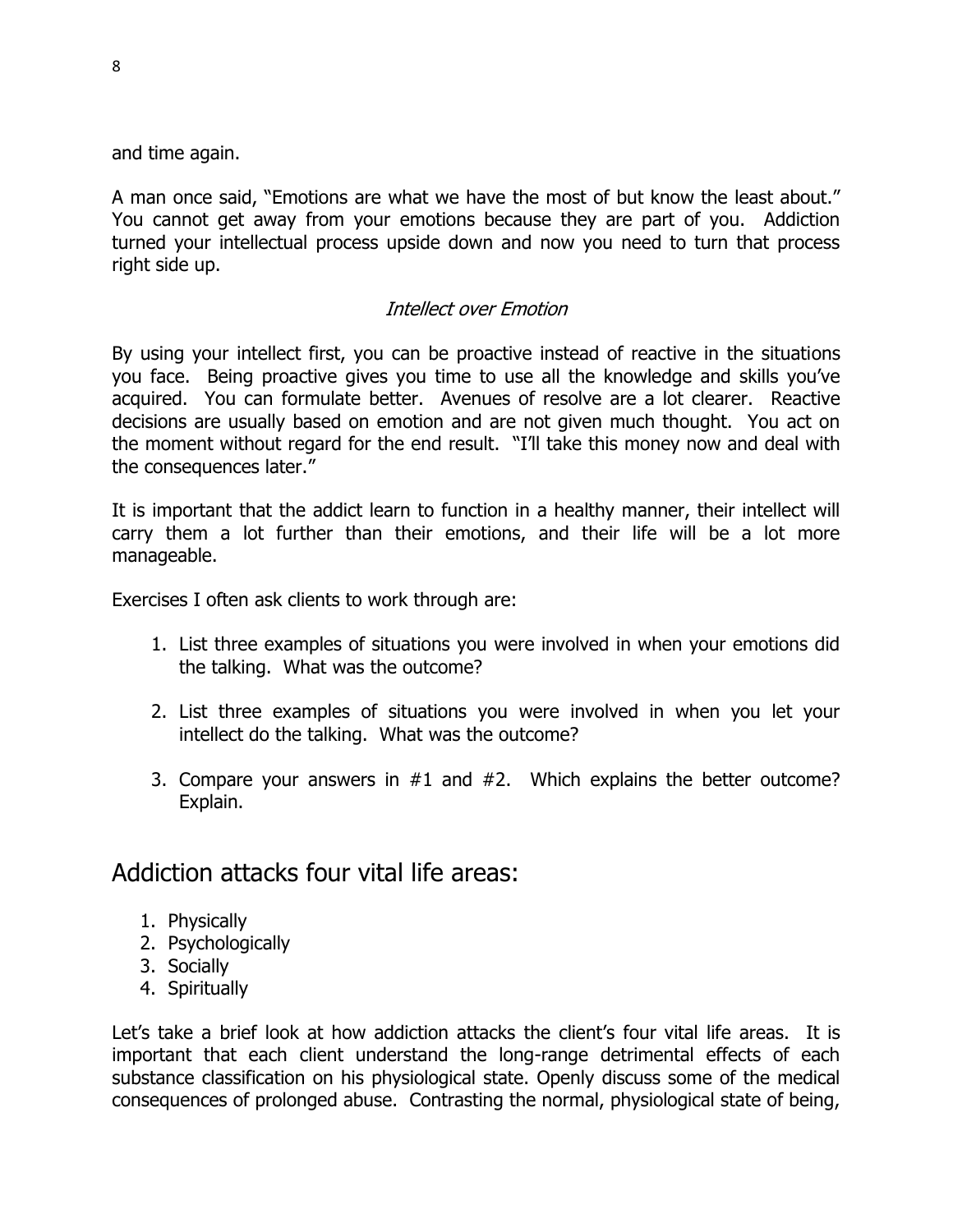as opposed to that of a drug dependent person, will offer the client an opportunity to thoroughly evaluate his past and present physiological state. The four vital life areas that need to be addressed are:

1. **Physically:** The physical symptoms as a result of alcohol and other drug use can range from increased heart rate, bloodshot eyes, dry mouth and throat, impaired or reduced short-term memory, impaired or reduced comprehension, altered sense of time, reduced ability to perform tasks requiring concentration and coordination, impairments in learning and memory, perception, judgment, and more.

2. **Socially:** Addiction affects every single person it comes into contact with. As addiction progresses, the need to escape from the emotional and psychological pain also increases. This behavior repeats itself, and as long as the addict continues to use alcohol or other drugs the cycle never ends. It is also important to explain how the illness affects everyone around the addicted person, especially family members. As the family becomes sick from the disease, they will develop exaggerated defenses to protect them from the pain. Each family member will adapt a set of behaviors that cause them the least amount of stress and pain. Survival skills and behavior patterns are learned while growing up, usually from parents and other key adults in their lives. However, many adults from alcoholic families were unable to rely on their parents as positive role models. They often grew up in families characterized by uncertainty and fear, as well as physical and psychological abuse. Rules, attitudes and behaviors fluctuated between periods of drinking and sobriety. To survive the constant change and confusion, many children developed unique coping skills and behaviors that helped them adapt and survive and further drive them to a sub-culture. While these behaviors can be helpful in some situations, they can cause unhealthy problems in day-to-day life.

3. **Physiologically:** Rational thought involves using intellect over emotion and irrational thought uses emotion over intellect. Because most addicts will tend to think that the psychological effects of drug addiction vary from one individual to another, enough time should be taken to thoroughly explain that several of the psychological aspects associated with addiction remain rather constant from a clinical point of view, (criminal thinking and anti-social behavior). It is important to remove the fallacies surrounding the "personalized" myths that each addict may entertain about his addiction and his "unique" experience. Since the basic psychological concepts of cognitive thinking, cognitive dissonance and behavior modification relate to many of the factors governing addiction, you should make a credible effort to explain the concepts, always drawing a correlation between the interplay of addiction and how it influences the decision making process. This will present an opportunity for you to aid the addict in developing a sense of self-awareness and help him distinguish between needs, desires, thoughts, feelings and emotions. As an addiction professional, you should begin the process of explaining how a person's personality alters itself to substantiate his drug use, and how that process is common, regardless of age, gender, creed, color, sex,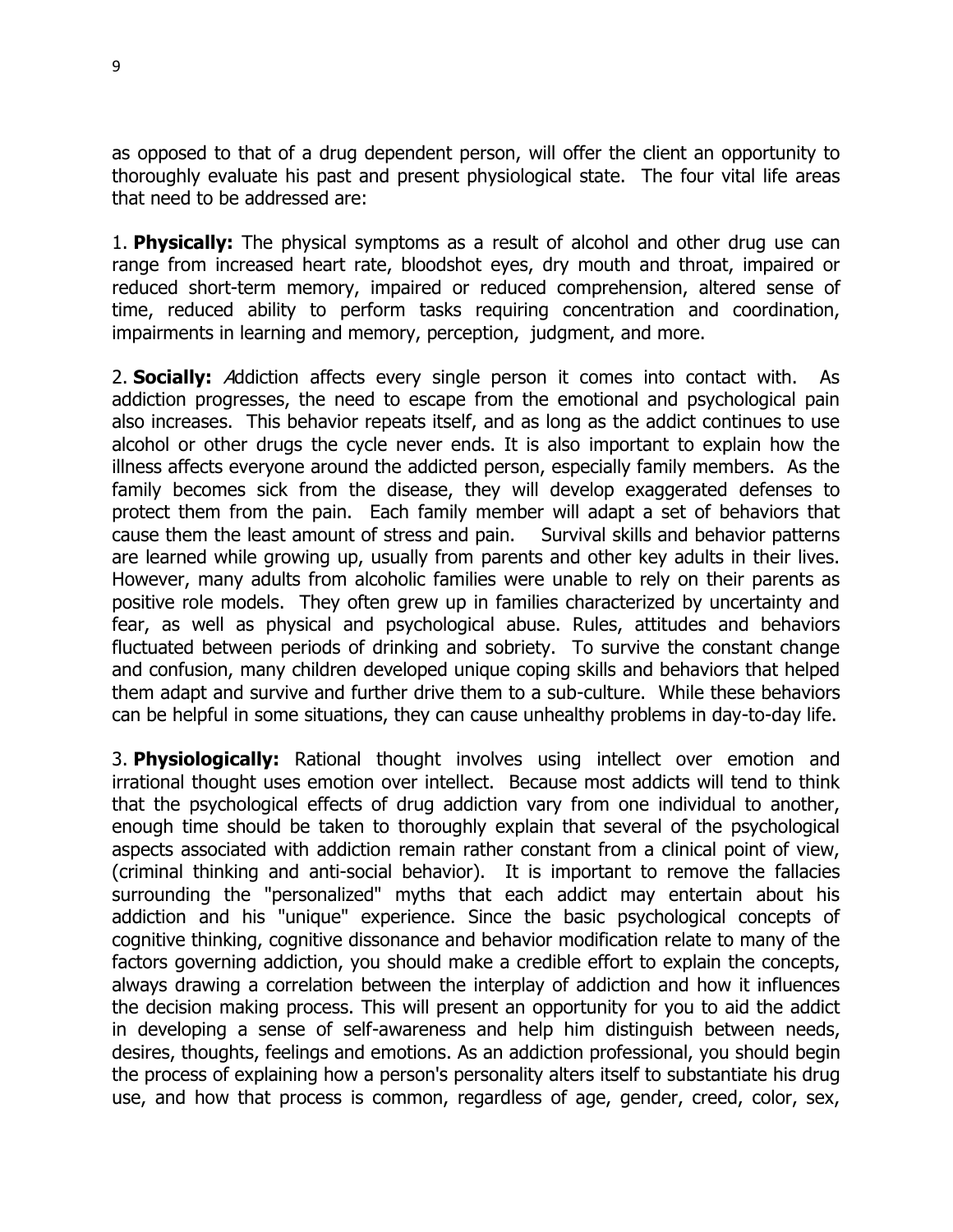social status, etc.

4. **Spirituality:** The way in which we see ourselves in the world is greatly affected by the mind altering chemicals we ingest. The addict very easily develops a sense of grandiosity and omnipotence.

We must always remind the addict that addiction changes the way you think and what you do. It also determines where you are going to go and who you are going to be with. One sentence can actually define what addiction is all about: "I used when I didn't want to or I used when I hadn't planned to". Addiction even determines what a person says…"I'm not using", "I lost the money", "It's only my business", "I'm not bothering anyone", and "Nobody knows I'm using". One of the most frightening aspects of addiction is that the person caught up in it seldom realizes what is going on. Addiction makes you think that you are always right and everyone else is wrong. Once a person uses long enough and his thinking becomes impaired, he starts to think like that on a regular basis whether he's under the influence or not.

Most recovering addicts that finally get help use at least one of five recommended ways. If you could look into a recovering addict's life, you would probably see that at least one of five things has happened.

## Working with Resistance

Addiction creates a natural **resistance towards recovery**. The illness blocks out the pain of using and creates a "resistant network" fueled by the addict's intellect. One of the underlying themes I always emphasize is that "**the longer you use, the more sophisticated your alibi system becomes and the more resistant you become to treatment."** 

As an addiction professional, it is important to recognize when resistance occurs and to understand the role you play in helping the client break through the insidious nature of his illness. The addict's alibi system is a part of the pathology of addiction. Two basic types of client resistance are **passive** and **aggressive**. Cognitive therapeutic thinking enforces many of these as classic types of resistance:

#### **Passive**

Guarded

Weak

Procrastination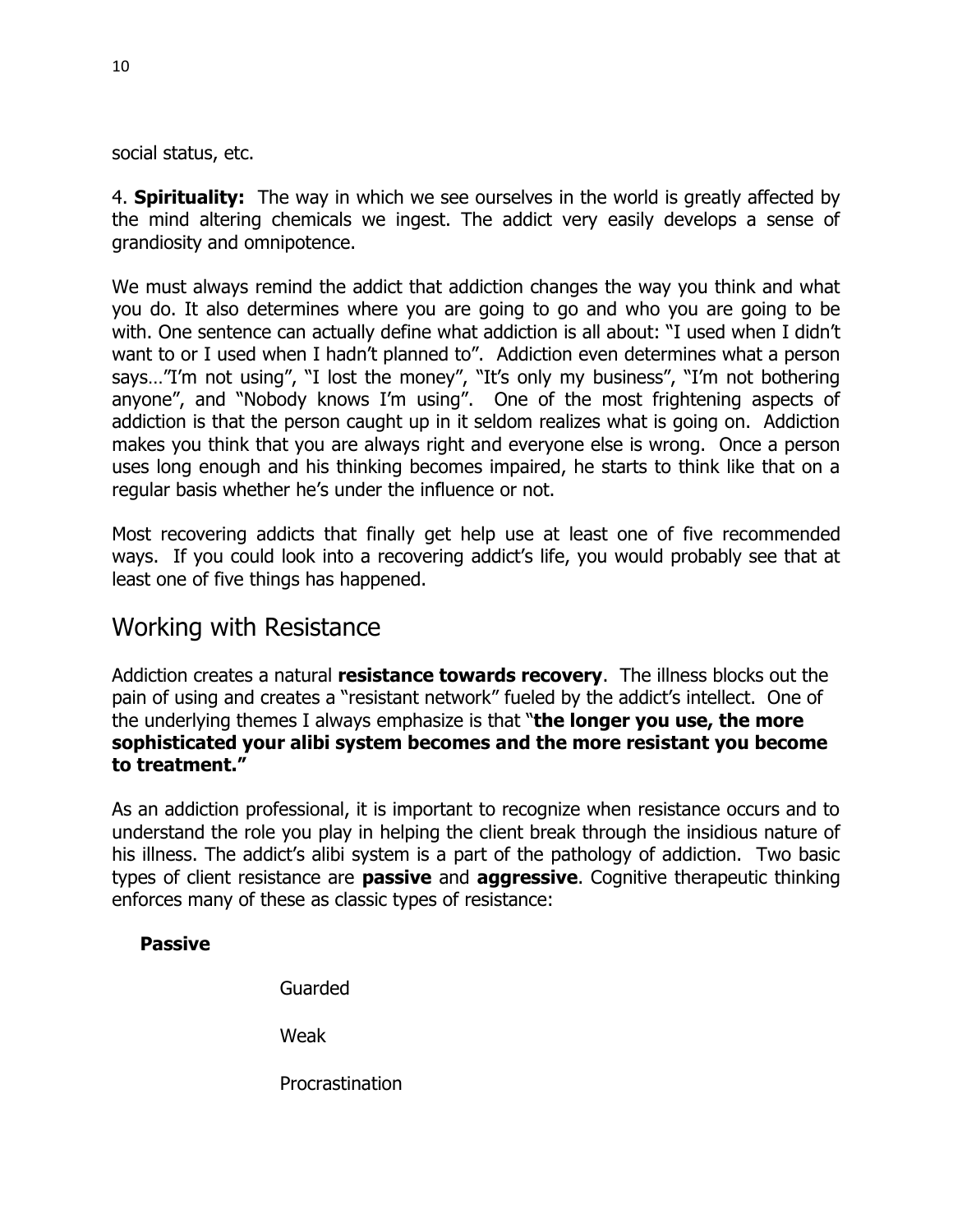**Silence** 

**Grandiosity** 

Irresponsible behavior

Poor attention span

Blames others

Rationalization

In need of constant attention

**Isolation** 

Projection on to others

Minimization, points out inequities and faults in "the system"

Building up self at the expense of others

Lying, omission and alteration of truth

#### **Aggressive**

Explosive temper Over sensitivity Hostile overt behavior and physical acts Responses which are vague in nature Diversionary answers Extreme feelings of happiness or sadness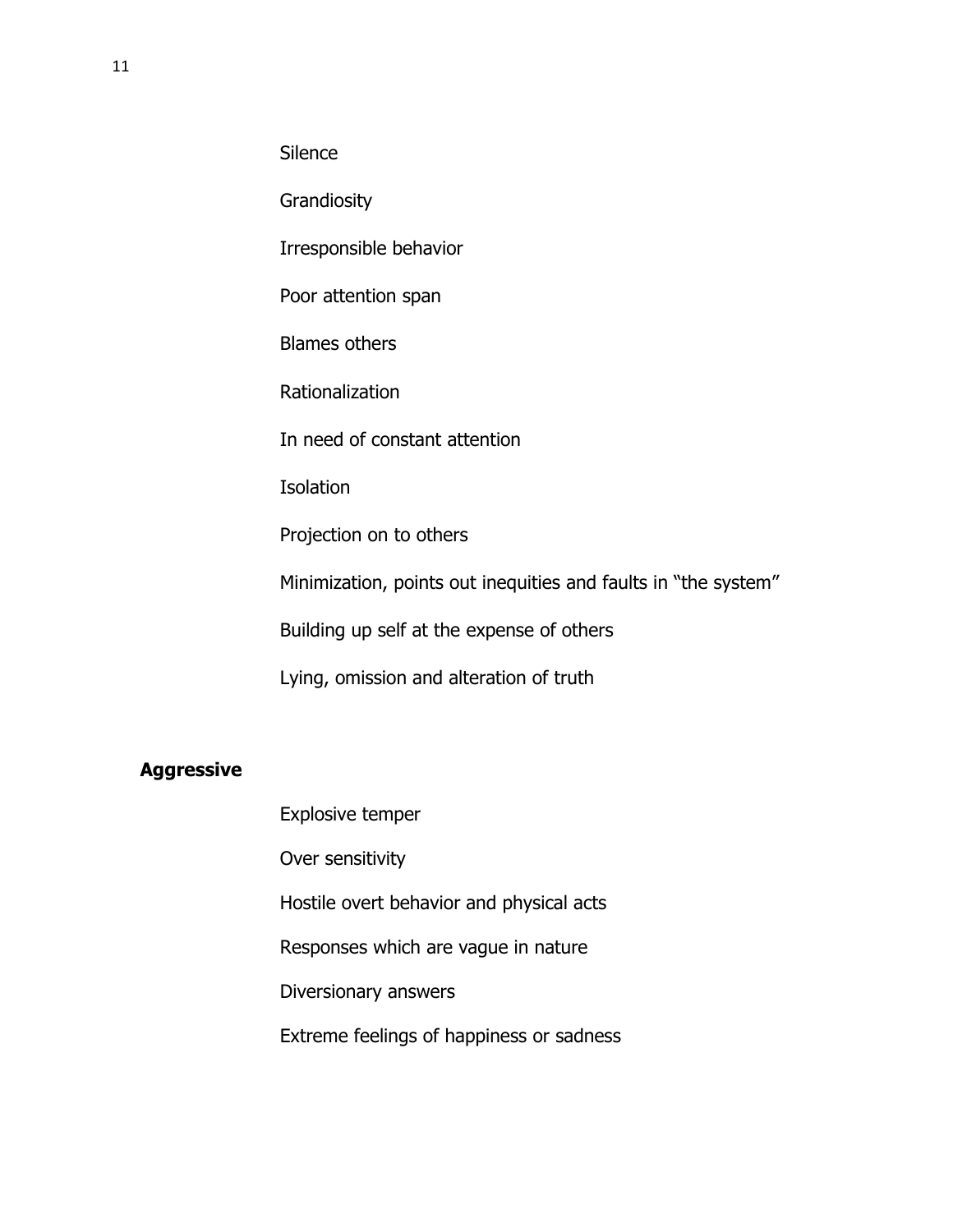The following is an assignment I normally use with clients, asking them to answer in detail the following:

- 1. List the ways addiction has impacted you physically.
- 2. How do you feel when you meet a counselor or therapist for the first time?
- 3. Explain how you feel addiction has affected you socially.
- 4. Explain how your addiction and criminal activity has impacted your family.
- 5. List at least five examples of alibis or excuses you have used in the past to continue using drugs and staying involved in criminal activity.
- 6. Looking back, who have you disappointed and how with your alcohol/drug use and criminal activity?
- 7. List ways you have disappointed yourself.
- 8. List some of the alibi's you have used. Give at least five examples.
- 9. When listing your alibi's, tell why you think they are passive or aggressive.
- 10. What do you expect to get from this program?

Alcoholics and addicts develop elaborate "defense" systems as a result of the pathology of their illness. A defense system for the addict is a way of avoiding or not seeing the truth. Such defenses protect people from emotional pain and should not be considered as necessarily good or bad. It can however, become unhealthy when it results in confusion and the inability to recognize a problem.

Therapy should begin by explaining the therapeutic process and defining what therapy is in a meaningful way to the client. If the therapeutic environment is mandated by the criminal justice system, it only adds to the dynamics and resistance you will face as an addiction professional.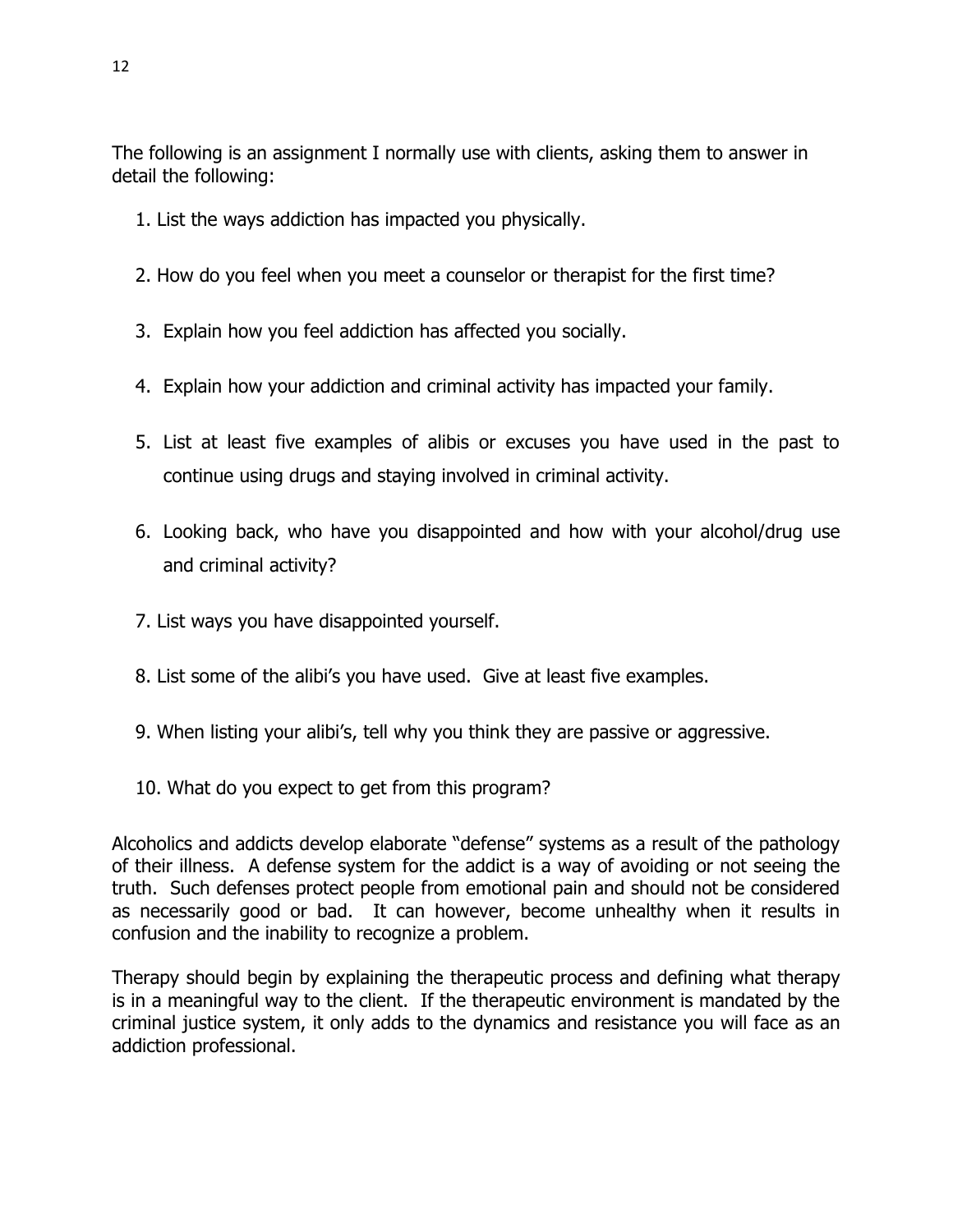The "mandated client" typically does not seek therapy voluntarily and may often feel the criminal justice system is filled with inequities and inconsistent rules. Understanding this will be valuable to you when evaluating readiness for treatment. Since offender clients often solve problems in a manner consistent with criminal activity and drug use, in their mind, you, the addiction professional, are a part of their problem since your goal is to stop alcohol/drug use and criminal activity from occurring in their life. I will discuss some common ground rules for therapy which include:

| Trust (based on behavior)  | <b>Rapport</b> |
|----------------------------|----------------|
| <b>Acceptance of Rules</b> | <b>Empathy</b> |

As an addiction professional, your style and personality often determines what occurs in therapy. Elements which can lead to failure during the therapeutic process include a lack of empathy on your part, a failure to decisively respond to clients, and premature and incorrect interpretations of the clients' words or actions.

Working with resistant clients is often an overwhelming experience and knowing how to engage them is more of an "art" than a science. Because of the nature of the disease, talking with an addicted client is usually an emotionally charged situation. Knowing what to say and when to say it is generally the dilemma most clinicians face. Treating addiction effectively hinges on a better understanding of its pathology and the psychological dynamics involved.

## How to Deal with Denial

Denial is a psychological mechanism or process human beings use to protect themselves from something threatening to them by blocking knowledge/awareness of that thing from their awareness. It is an unconscious process which can be seen, for example, when a person is suffering from a terminal illness, but seems to be genuinely unaware of that fact. It is a buffer against unacceptable reality. The denial of alcoholics and addicts consists of their lack of awareness of their excessive and/or inappropriate use of chemicals and the resulting harmful consequences.

It refers to the fact that chemically dependent people have no "insight", i.e., they do not have the basic understanding that they have an illness. The reason for this blindness is that, along with the gradual development of the illness, a denial system insidiously develops which protects them from knowledge that this is happening.

Healthcare professionals often say that addicted clients are in denial. If that were actually true, then the client would have no idea that their life was falling apart due to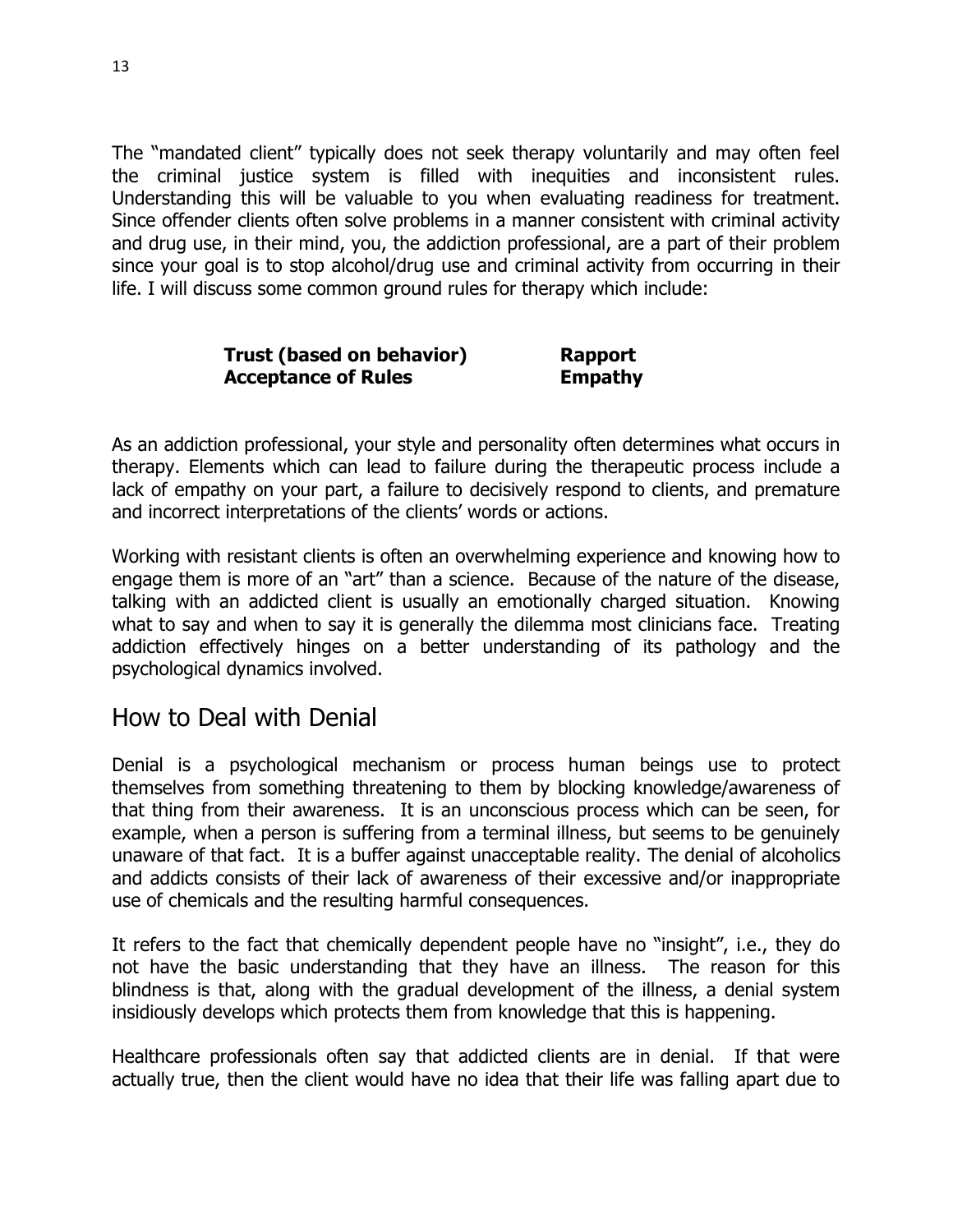their use of mind-altering chemicals. The client would not know that they had lost a job, or their lights were turned off, or that their family had put them out.

Clients know they're in trouble and they fight desperately to give you reasons why. If you listen closely to what they say, you'll find out that what we label as "denial" is actually an alibi. Alibis are different from denial and should be handled in a different manner.

## Defenses an addict uses to substantiate drug use:

Rationalization **-** We tell ourselves stories, through mind pictures and self talk, to help control situations in our daily life. The addict uses unhealthy rationalizations extremely well and usually relates their circumstances to a run of "bad luck".

Minimization **-** We minimize things in order to do what it is we need to do every single day. As addiction progresses the addict will begin to minimize the impact it is having on his life and value system.

Projection **-** Addicts have a unique way of projecting, or blaming others and the system for the unpleasant things that have happened in their life.

## Alibi System vs. Denial

An addict knows his life is falling apart around him, but he has an alibi for why it is happening. The more intellect he has, the more sophisticated his alibi system.

#### Examples:

- The addict does not believe he really has a problem with alcohol or drugs.
- The addict knows that a problem exists, but says, "It's not that bad."
- The addict thinks using alcohol or other drugs help him to cope with pressures and feel better, and he thinks everybody does it.
- The addict rationalizes that he is under a lot of stress, so those around him should be able to understand why he uses.
- The addict believes he is not addicted because he does not use every day.
- The addict blames others by saying, "If you had a wife like mine, you'd get high too."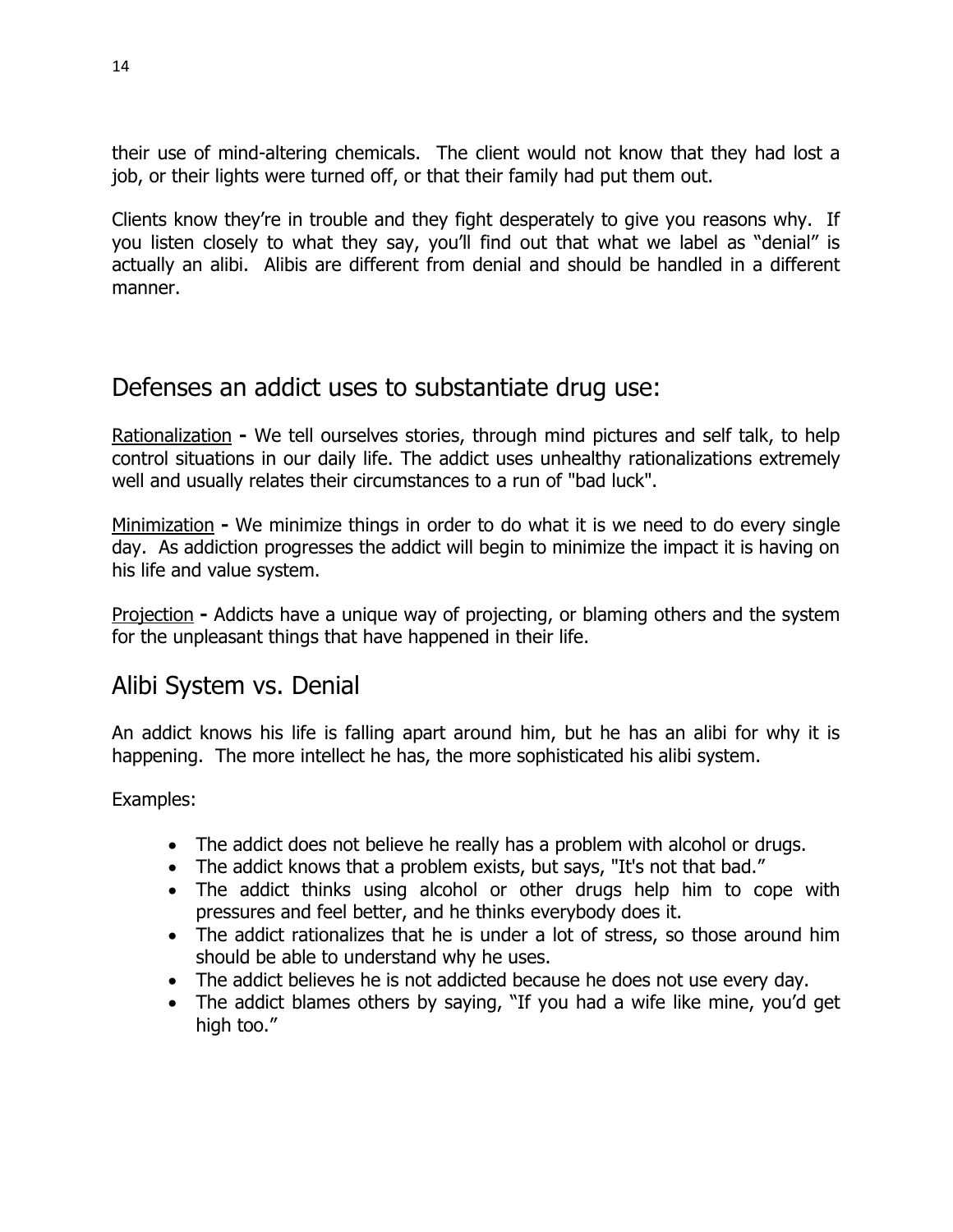#### Addiction is calling all the shots in his life, it determines the time, the place and the state of his being on a consistent everyday basis.

## Self-imposed Limitations and Behaviors

Making Excuses**:** For example: "I used because I was depressed" or "I used because no one understands me."

Blaming: Allows the build-up of resentments and takes the focus off you, and puts it on others. For example: "You always expect so much of me. Who wouldn't drink?"

Lying: Confuses, distorts, and takes the focus off your behavior. Example: Making up stories that are simply not true, or omitting and leaving out major sections.

Redefining: Shifting the focus of an issue to avoid solving the problem. For example:

Question - "Why have you stopped going to AA or NA meetings?" Answer - " I feel that the language of the Big Book is old fashioned, and too religious."

Super-optimism:For example: "I can stop using if I put my mind to it. I don't need any support."

Making Fools of Others**:** By putting other people down, you take the focus off yourself and your behaviors.

Assuming:For example: "Nobody cares about me anyway." Statements like this give you an excuse to blow up, get angry or to use.

I'm Unique:"No one can tell me what to do."

Conning:Figuring out what you can get or take from other people, and using them or controlling a situation to satisfy your needs or desires.

Vagueness: Being unclear to avoid being pinned down. "I guess", "Probably", "Maybe", "I'm not sure", "I smoked pot occasionally", and "I've used it".

Aggression: Scaring or intimidating others verbally or physically so that they will agree with you or leave you alone.

Power Plays: Walking away during a disagreement, or organizing others to support your anger.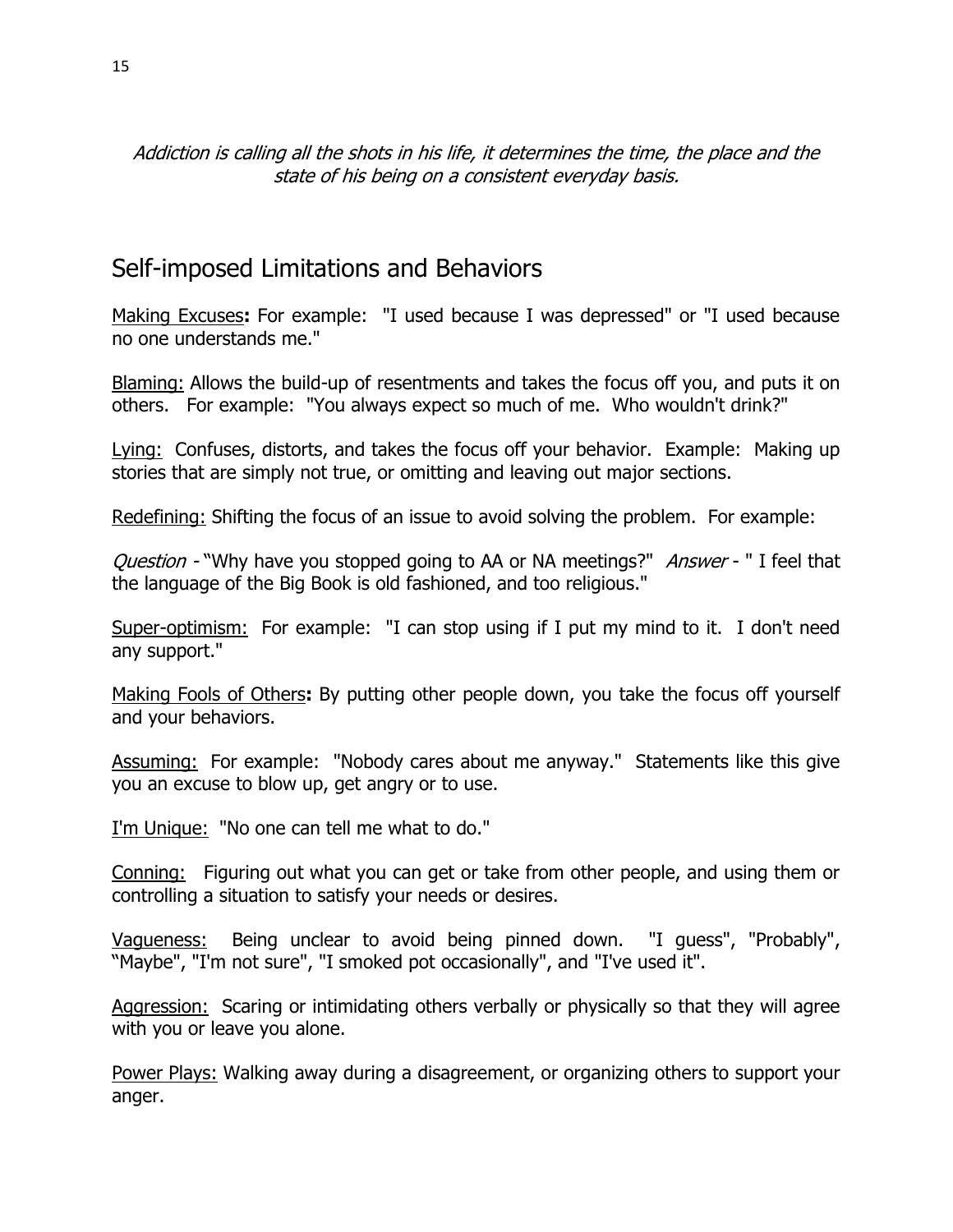Victim Playing: Acting like the king, or whining and acting helpless to get others to do something for you.

Drama/Excitement: A distraction that keeps the focus off your own behavior.

Secretive and Closed Minded**:** Opposite of going to any length for whatever works, resistant.

Image and Self-definition:For example: "That's me. That's just the way I am."

Grandiosity:For example: "I can drink a six pack without wobbling."

Staying in the Safety Zone: Withholding information because of the fear of confrontation.

## Learned Behaviors

The things we believe about ourselves and the way we interact with people in our lives make up our beliefs and behaviors. We develop core beliefs as a response to childhood experiences. Growing up in a dysfunctional or chemical-addicted family contributes to negative beliefs. To explain childhood experiences we might develop beliefs such as:

- I can't trust anybody.
- I am the only person I can depend on.
- Things never work out the way I want them to.
- Life is hard work.
- People don't tell the truth.
- There is something wrong with me.
- $\bullet$  I'm a failure I never do anything right.
- Life is hard work.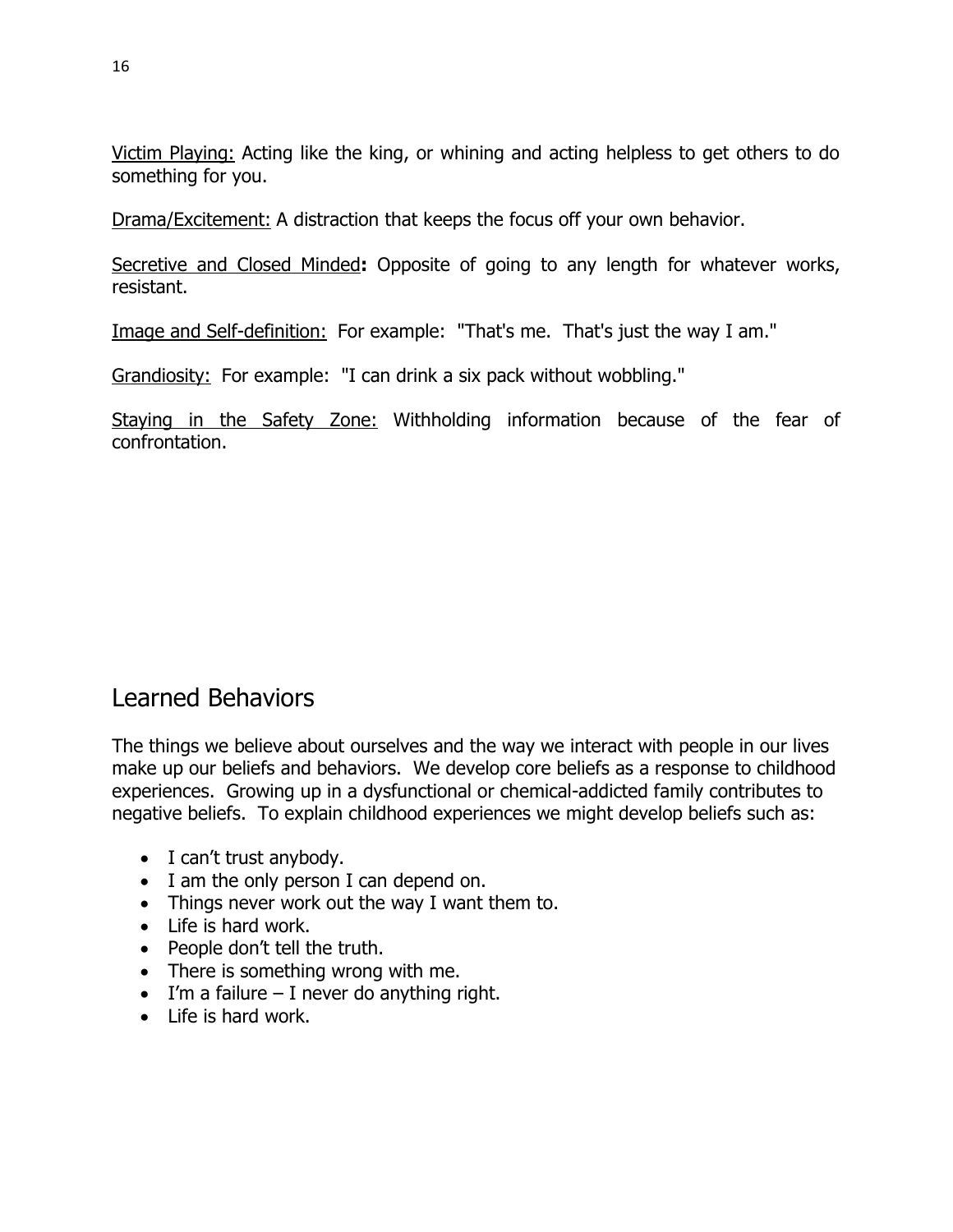## Negative Beliefs

Most addicts are not aware of their beliefs, but view them instead as a fact of life.

- Seeing things as either black or white
- Seeing yourself as a failure
- Putting other people down
- Using words "always" or "never" to describe events
- Dwelling on the negative, ignoring the positive
- Refusing to see the positive
- Expecting disaster at every turn
- Holding other people responsible for your problems
- Feeling mistreated
- Making assumptions about what is going to happen in the future, and convincing yourself that you are right
- Thinking that everything anyone does or says is a direct reaction to you
- Believing that you have no control over the events in your life
- Rather than recognizing something as a mistake or problem, you label yourself as a mistake or problem

# Effective Decision Making and Communication

#### If you don't want to come back to the penitentiary or treatment program, you first have to take a good look at how you got there.

Addicts have trouble taking a "good look" look at their life because there is too much garbage in the way. Addiction teaches you to use self-pity like a weapon, an effective way to ignore the hurt. Self-pity gives the addict the perfect alibi and a way to feel normal with his failure. He often thinks, "Of course I failed. They were out to get me" or "You'd steal too if you were in my shoes."

The unhealthy pathology of addiction continues to consume the client and even the addict has trouble distinguishing the truth. It's like a game called three-card Monte.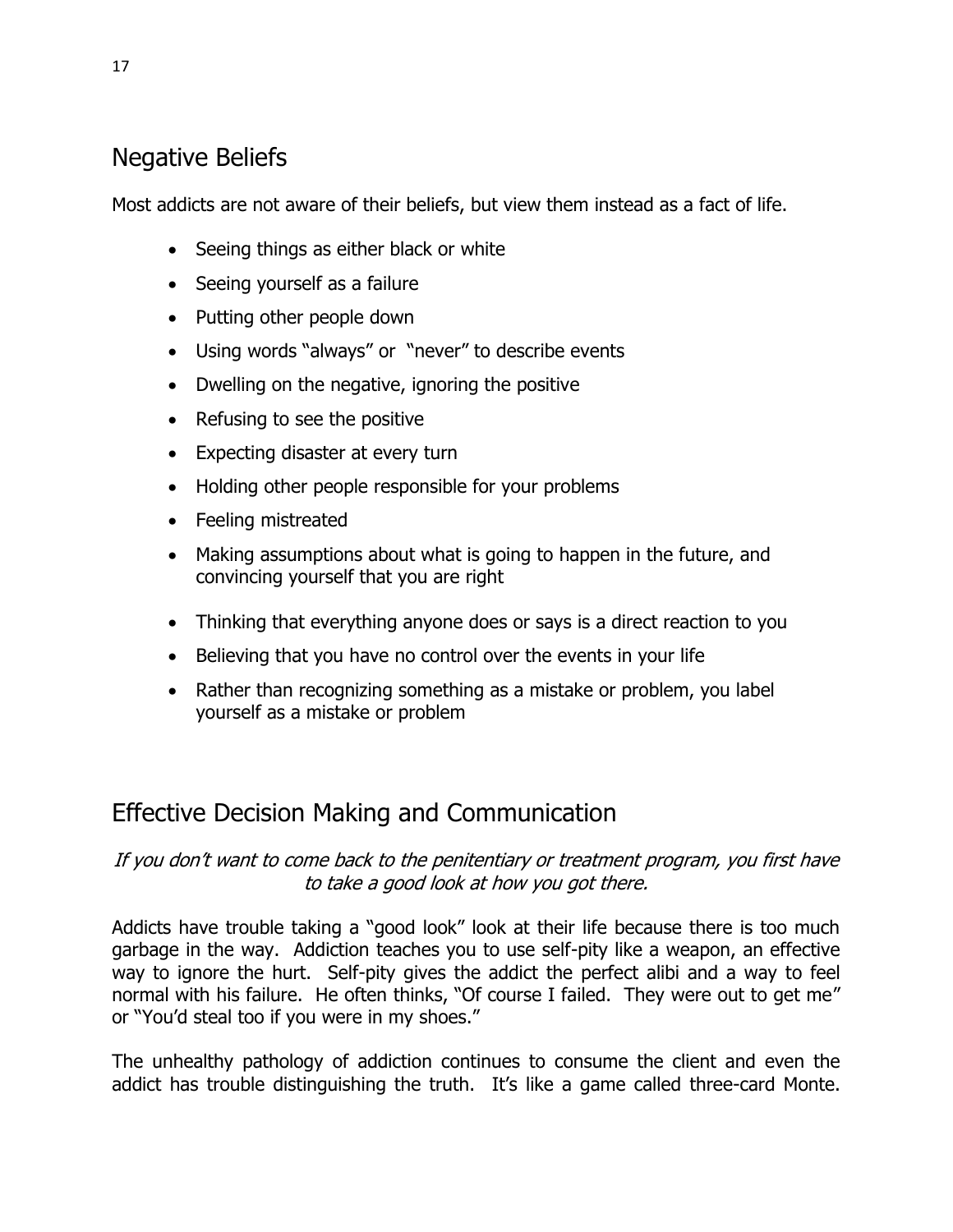The addict thinks he is dealing, but he finds out that addition is calling all the shots. With his mind clouded and his vision blurred, he's left to undo what addiction has done.

Learning the art of effective honest communication is not an overwhelming task. Honesty is the centerpiece. The only quality the client needs is courage. Courage enough to look inside and honestly say what they see. Being a product of addiction is one thing, but staying that way is a choice.

Two key areas that need to be addressed:

- 1. Honesty
- 2. Courage

Honesty – First you have to be honest with people around you, if you are not, sooner or later all trust will be broken and communication stops. The other important part to honesty is that you have to be honest to yourself. If you are not honest with yourself, trust in yourself becomes broken, one of the worst things that can happen to a person.

Courage – Without courage the addict will not honestly look at their life. They will skip the painful parts of their life, and will lie to themselves about why they cannot honestly look at their past. For the addict, most of the time honest communication about his or her life will be painful. They may think, "I can't believe I did that," they might feel like saying "screw it". This is where they will need the courage to push on towards sobriety and a healthy lifestyle without the use of alcohol or other drugs.

Scientists say, "For every action, there is a reaction somewhere on the planet." Addiction is no different in that regard. Addicts lead with their emotions when it comes to thinking things out. In other words, they do first and think later.

Addiction has a way of impairing your ability to reason. Getting high is most important. Nothing else matters.

You have often heard it said that people, places and things influence decisions; nothing is more true for most addicts. Many times people they were with swayed their decisions and the places they went swayed their decisions. When you make decisions, you make choices. If they chose to go with people who used drugs or chose to go where drugs were used, their choices swayed their decision to use drugs.

An exercise to help the client understand decisions and choices in their life, I ask them to explain the following:

- 1. Think about the people you chose to be with.
- 2. Think about the places you chose to go to.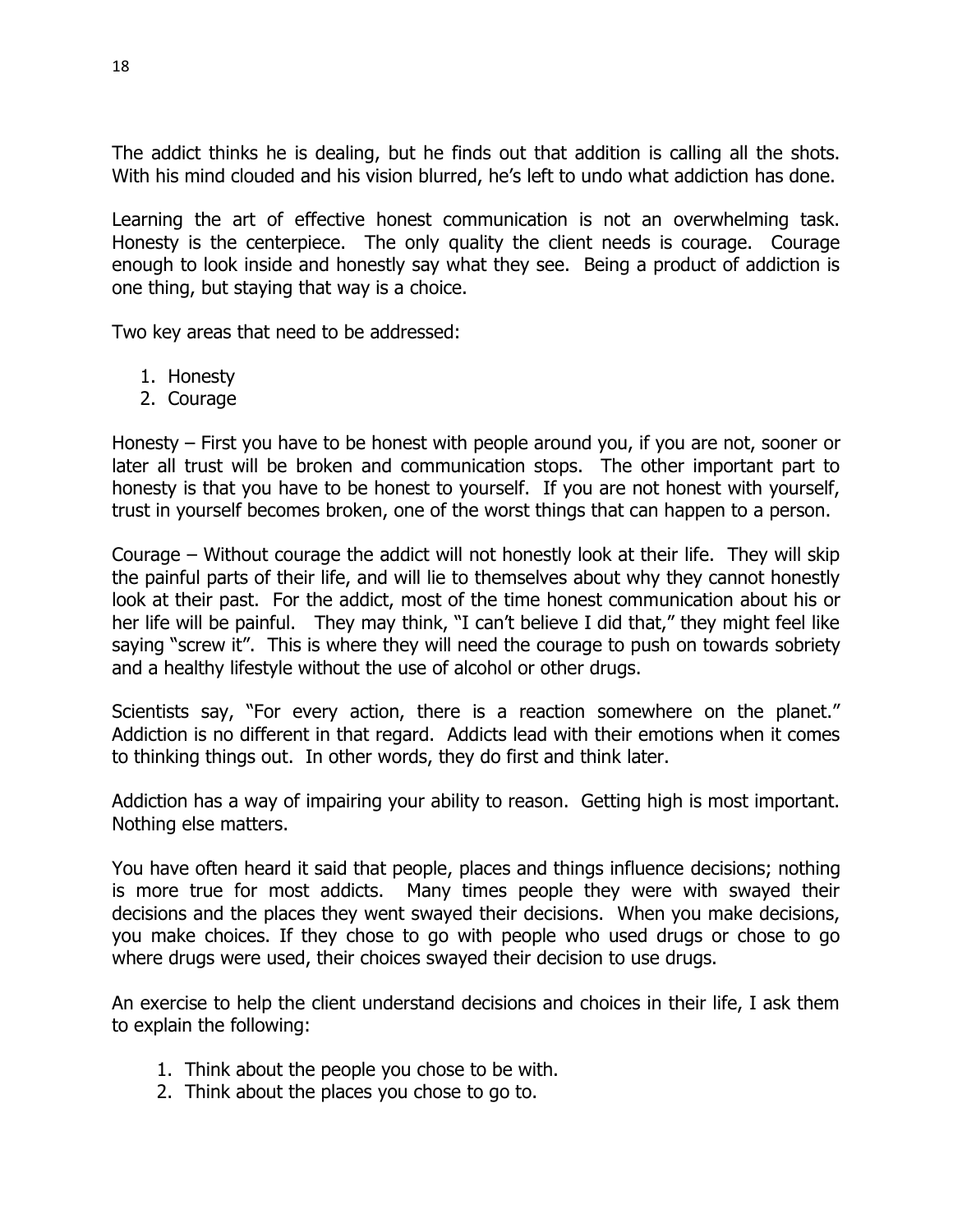- 3. Explain how these people and places swayed your decision to use alcohol or other drugs.
- 4. Think about how your decisions have affected your life.

## Types of denial

Denial is one of the major symptoms of addiction. It impairs the judgment of affected individuals and results in self-delusion which keeping addicts locked in an increasingly destructive pattern.

- 1. Outright denial: A natural defense of addiction that helps the addict develop an alibi to justify why all the "bad things" are happening in his life.
- 2. Rationalization: We tell ourselves stories, through mind pictures and self talk, to help control situations in our daily life. Addicts use unhealthy rationalizations extremely well and usually relate their circumstances to a run of "bad luck".
- 3. Minimization: We minimize things in order to do what it is we need to do every single day. As addiction progresses addicts begin to minimize the impact it is having on their life and their value system.
- 4. Hostility: As addiction progresses addicts defend themselves against those who label them as an addict or alcoholic by becoming angry or making threats.
- 5. Diversion: Addicts have a unique way of changing the subject whenever they are confronted about their addiction.
- 6. Projection: Addicts have a unique way of accusing or blaming other people, situations or the system for the unpleasant things that have happened in their life. Refusing to accept responsibility for their actions.
- 7. Intellectualizing: Some addicts analyze the problem, looking for causes, while ignoring their own personal responsibility, they refuse to really accept on a "gut level" basis what chemical addictions mean to them personally.

Reasons for Denial or Alibis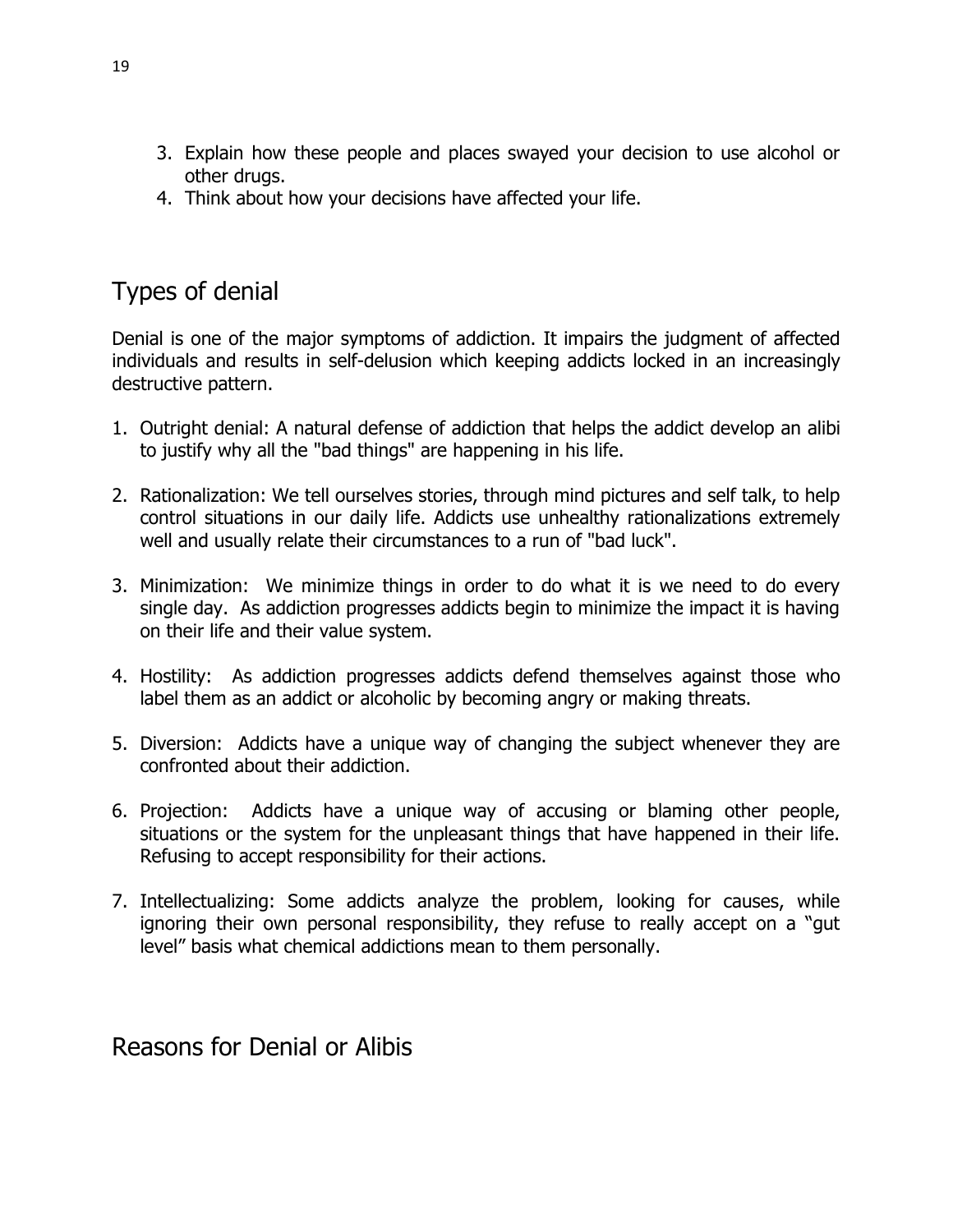- 1. To avoid pain or embarrassment: sometimes a person will deny how much they drink or use because they are afraid they will be lectured to.
- 2. Ignorance: a person may not know how much they drink or drug, they may not count or keep track.
- 3. Blackouts: a person may have no memory.
- 4. Other organic damage: can affect memory.
- 5. Lack of feedback from others: society avoids confronting individuals with addictive behavior; nobody says anything so that the chemically dependent person may not know that his/her drinking is any different than anyone else's.
- 6. Family/friends/employees cover up and clean up the mess. The addict or alcoholic is protected from the reality.
- 7. Euphoric reality: we tend to remember the good times associated with drinking or drugging, not the hangover; we think we are more relaxed, more sociable, more competent when drinking or using other drugs.
- 8. Alcohol and other drugs decrease anxiety: but we all need a little anxiety in order to learn. If we wipe out all of our anxiety, we wipe out our ability to remember and to learn other coping mechanisms.

Client resistance, is it normal or abnormal? Client resistance when you are talking about addiction is normal and a part of the pathology of addiction. Because the longer an addict uses, the more resistant he becomes to treatment because he is trying to hide more of himself.

Morals/Values: Home, job, respect, family, children**.** When an addict or alcoholic becomes involved with their drug of choice, traditional morals and values become secondary and the alcohol/drugs slowly become the priority in the addict's life.

Lying, disappointment, and double-crossing slowly erode the values as getting high becomes the priority.

Addicts often look back and wonder what happened to those traditional morals and values they were raised with. As they do this, they become disillusioned, frustrated, and disappointed. This can last for years. Addicts can't understand how and why they are out of compliance with the traditional morals and values which they were raised with.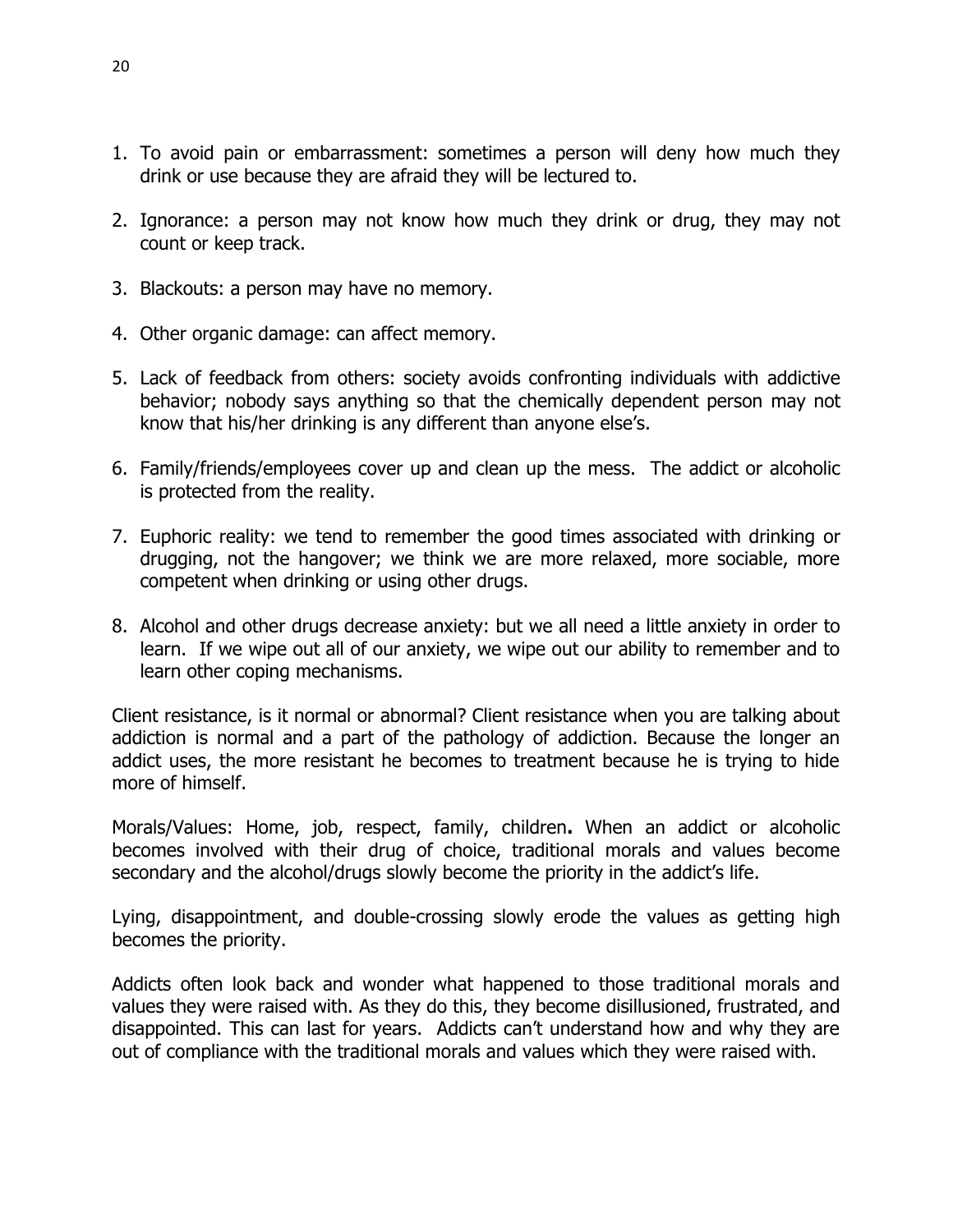Therapy says, "You should want to help yourself" But, doing so makes the addict look at the disappointment in his other life. One of the first things you will need do as an addiction professional is work on trust.

## Understanding Therapy/Clinical Skills

How do you establish trust? Through talking? No. It is a two way street through the establishment of rapport between you the addiction professional and the client.

If you are going to impact your client, you need to understand the client's frame of references.

It is important to realize that most addicts and offenders are not really quite sure how all the drama came about in their life.

Communication should be the primary tool of the therapist. Resistance should be looked at as a normal part of the pathology of addiction.

It is very important to listen. . . . Do not turn the relationship into a power struggle. Be empathetic; allow your client to tell their story un-interrupted.

Respect must be a part of the relationship between you and your clients. This takes patience. Many times, addicts are not conscious of the resistance they are putting up.

The basic relationship between the addiction professional and the client is to guide the client back toward societal norms.

As the addict becomes aware of why things evolved in their life, they will start to become more aware of the positive possible outcomes for their future.

Addicts need to get anger and unreasonable resentment out of their life. They also need to get rid of negativity, guilt, shame, and blaming, and start managing their egos and try to avoid grandiosity, and learn to recognize their sophisticated alibi system.

## Therapist's tools to address and embrace client resistance:

- 1. Trust
- 2. Rapport
- 3. Lines of Communication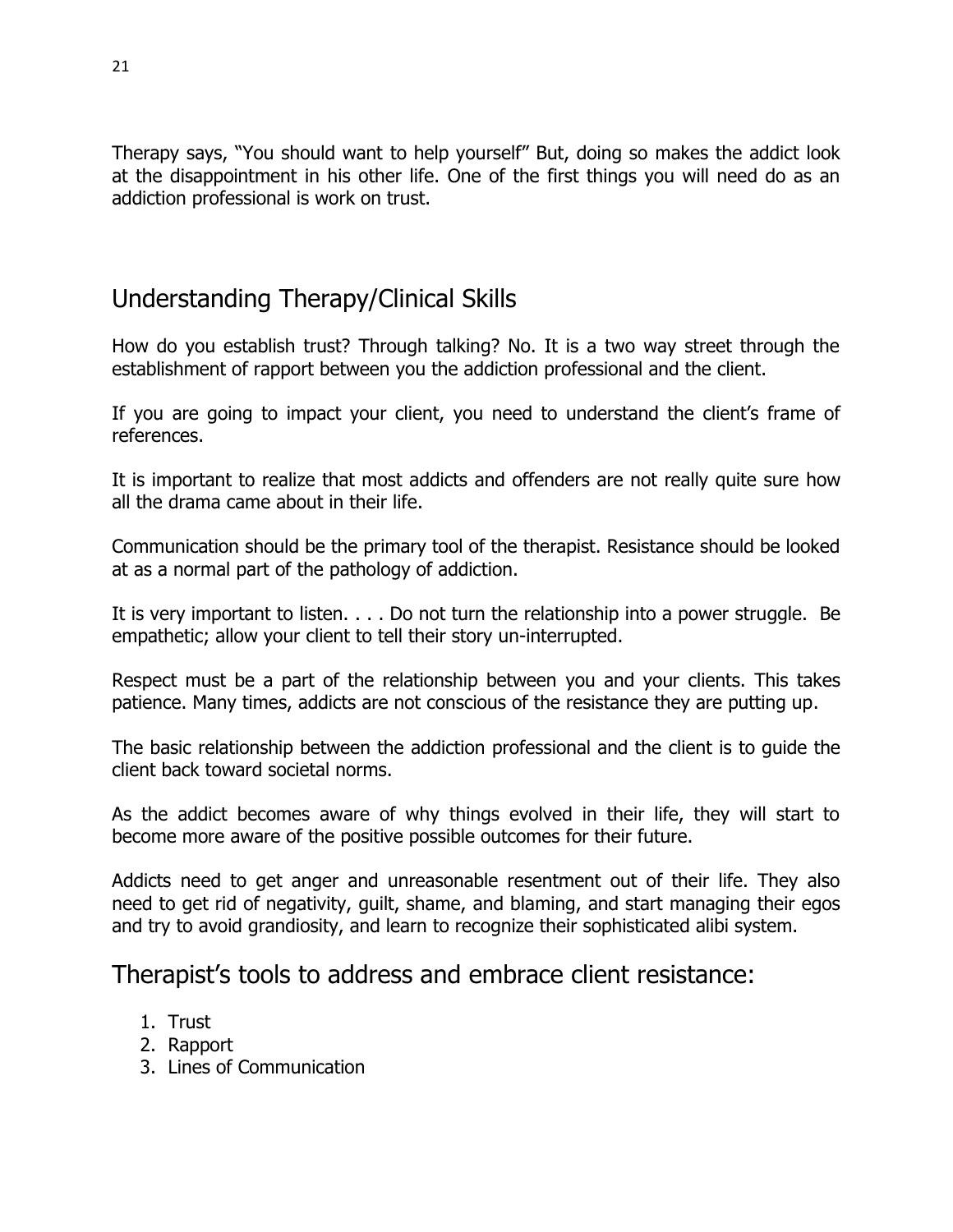- 4. Rules and Expectations-most clients due to their illness have an all out distain for rules and regulations.
- 5. Peer Modeling

All prior rules were broken. The client doesn't know why they broke them.

Common Alibi's: Rules are for chumps, I have never been good at it, and I have trouble with authority.

Expectations cause the client to resort back to being un-predictable, irresponsible and displaying unreliable behavior. Some clients have high anxiety, "I am worried that I won't be able to meet those expectations," Thave never been able to meet expectations."

Addiction and the alibi system tells the client that he or she is not that good at talking and so they don't want to come to group or therapy.

The client is capable of handling rules and expectations because they did it in an unhealthy manner before. But, now in therapy, addiction tells the client they cannot meet the rules and expectations.

One of the ways to establish trust and rapport is to listen to the whole story from the client in a meaningful way, which lets them know you care. Then, you can help the client recognize what really happened in their life.

It is important to remember that most of what actually happened in the addict's life he has tried to forget.

You must learn to be patient enough to let the client tell his or her story and listen to exactly what happened.

## The Disease Concept of Alcoholism

In 1956, the American Medical Association declared alcoholism as a disease. Since that time there has been a lot of scientific study trying to understand how the disease works. One of the most famous of these involved the study of twins. These twins had been separated at birth. They were adopted by different families. The scientists focused on how the twins were the same, even though they grew in different homes.

What the scientist found showed that twins who were born to an alcoholic parent or parents were more likely to develop alcoholism. This shows a clear link to the genetic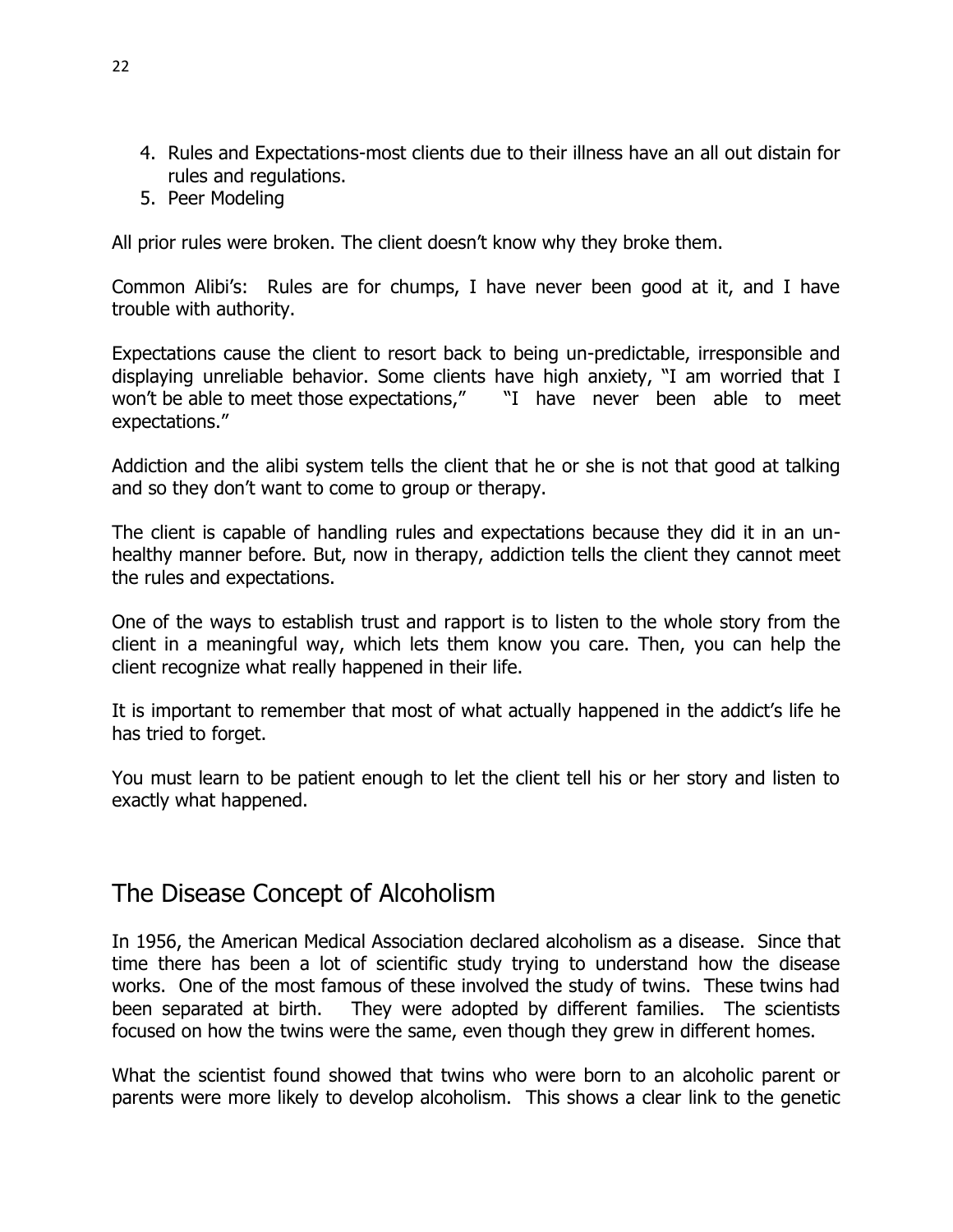part of growing up. In other words, what your parents passed on to you genetically can affect whether you are an alcoholic or not. The word genetics only means the traits you have inherited or gotten from Mom and Dad. You do not have to know them to get these traits or qualities. This is one piece of evidence that substantiates alcoholism/addiction as a medical problem.

The body also gives you signs, like coughing and sneezing, when you are sick. These signs are also called symptoms. When several signs or symptoms appear together, it is call a syndrome. A syndrome is another way to tell if something is a disease or if a disease is present. For example, red spots, itchiness and fever are all symptoms. Together these symptoms become the syndrome for measles.

It is important to have the alcoholic or addict look at the various signs or symptoms listed below and identify the symptoms they have.

- 1. You need more alcohol/drugs to get the same feeling; a high tolerance has developed. Do you remember how much gave you a high the first time? How did much did it take the next time?
- 2. You suffer from withdrawal. This can be as mild as a hangover or as nasty as needing detox.
- 3. You drink/use drugs for longer or more than you meant too. You have a loss of control.
- 4. You have wanted to cut down or control your use.
- 5. You spend a lot of time doing the drinking/using drugs or getting over the drinking and drugs.
- 6. You have given up people, places or things because of your drinking/drug use.
- 7. You keep drinking/drugging despite knowing you have a physical or psychological problem that is probably caused or made worse by drinking/using drugs.

Now I suggest that you have them go back and look closely at this list. If they have any of these symptoms, they need to look at them. If they have three or more in their life, we can be pretty sure they have the disease of alcoholism or drug addiction.

Additional treatment exercises I frequently think about and write at this point are: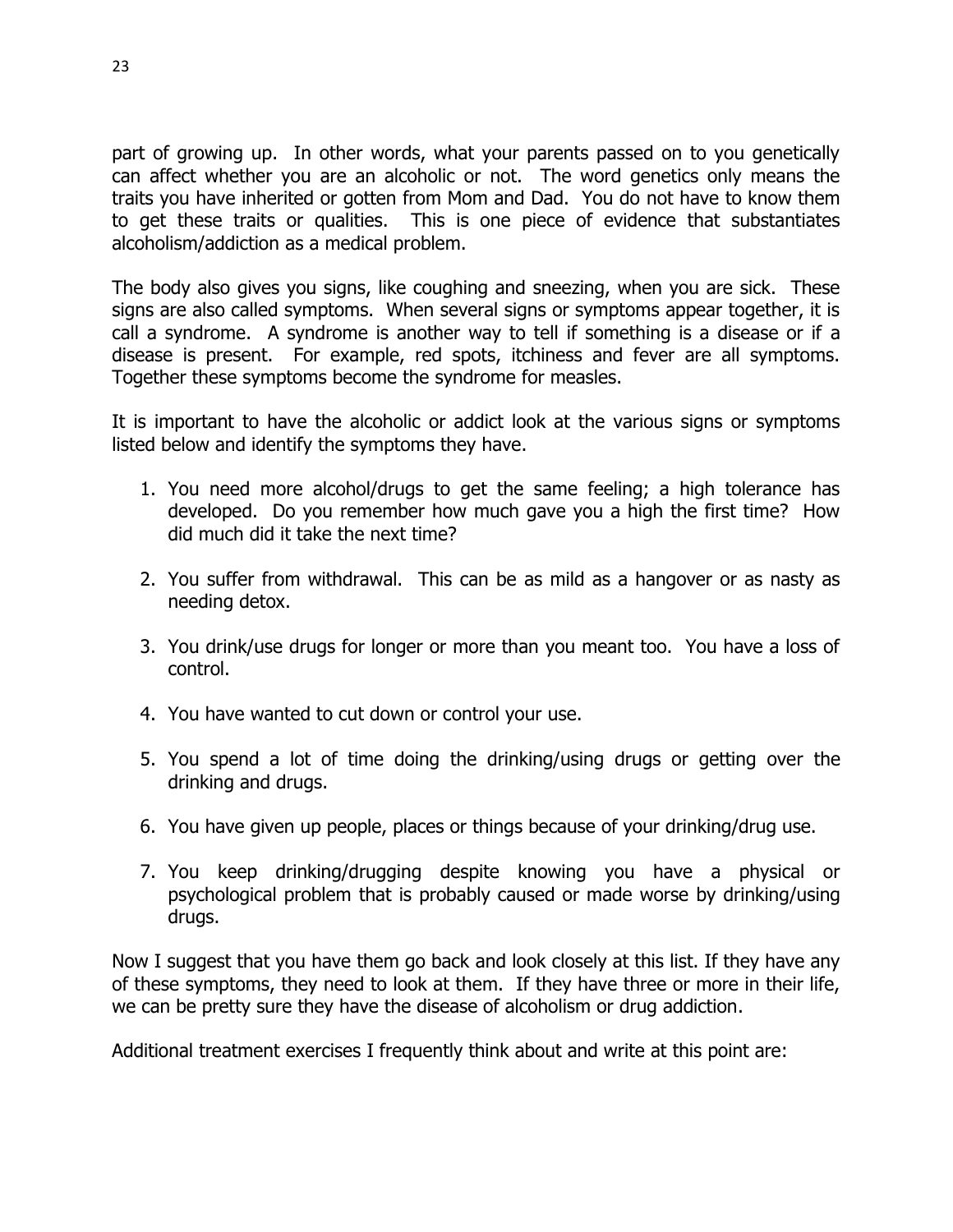- 1. Have you ever thought you would have one or two drinks and ended up getting loaded? How many times did this happen?
- 2. Have you ever tried to control your use?
- 3. How many days of work or school did you miss because you were hung-over? How much of your life was spent drinking or drugging?
- 4. Have you lost people in your life because of your drinking or drugging? Make a list.
- 5. Have you lost jobs? How many?
- 6. Have you given up hobbies or sports? Describe.

Encourage the alcoholic/addict to be honest in answering these questions, because the answers are for them. They should be encouraged to answer these questions for each drug they used.

## Treatment Works – If You Work It

After years of research, they listed the five best ways an addict can help himself: detox, rehab, outpatient, individual counseling, A.A. or N.A. The medical professional also knows that if an addict does at least three of the five recommended things, he will increase his chances of living sober by approximately 50%. In other words, if you complete rehab, outpatient, A.A. and N.A., or detox, outpatient, N.A. and A.A., you will increase your chances of remaining drug-free. Obviously, if you use all five of the recommended ways your chances improve tremendously. The harder you work and the longer you stay with the recommended program, the longer the program stays with you. It's kind of simple if you think about it.

Defending the idea of alcoholism and addiction as a treatable disease is sort of a funny thing to do. It is a treatable illness. There are millions of alcoholics and addicts that are living a healthy drug free life. These people took steps in their life to get better. As they worked at their recovery, they started to have a life free of drugs. I regularly tell clients, if you really want to see people getting better from this disease, go to meetings of AA/NA.

I do not think people really question whether treatment works; I do think they get mixed up as to how it works. There are many ads on TV or on billboards that say,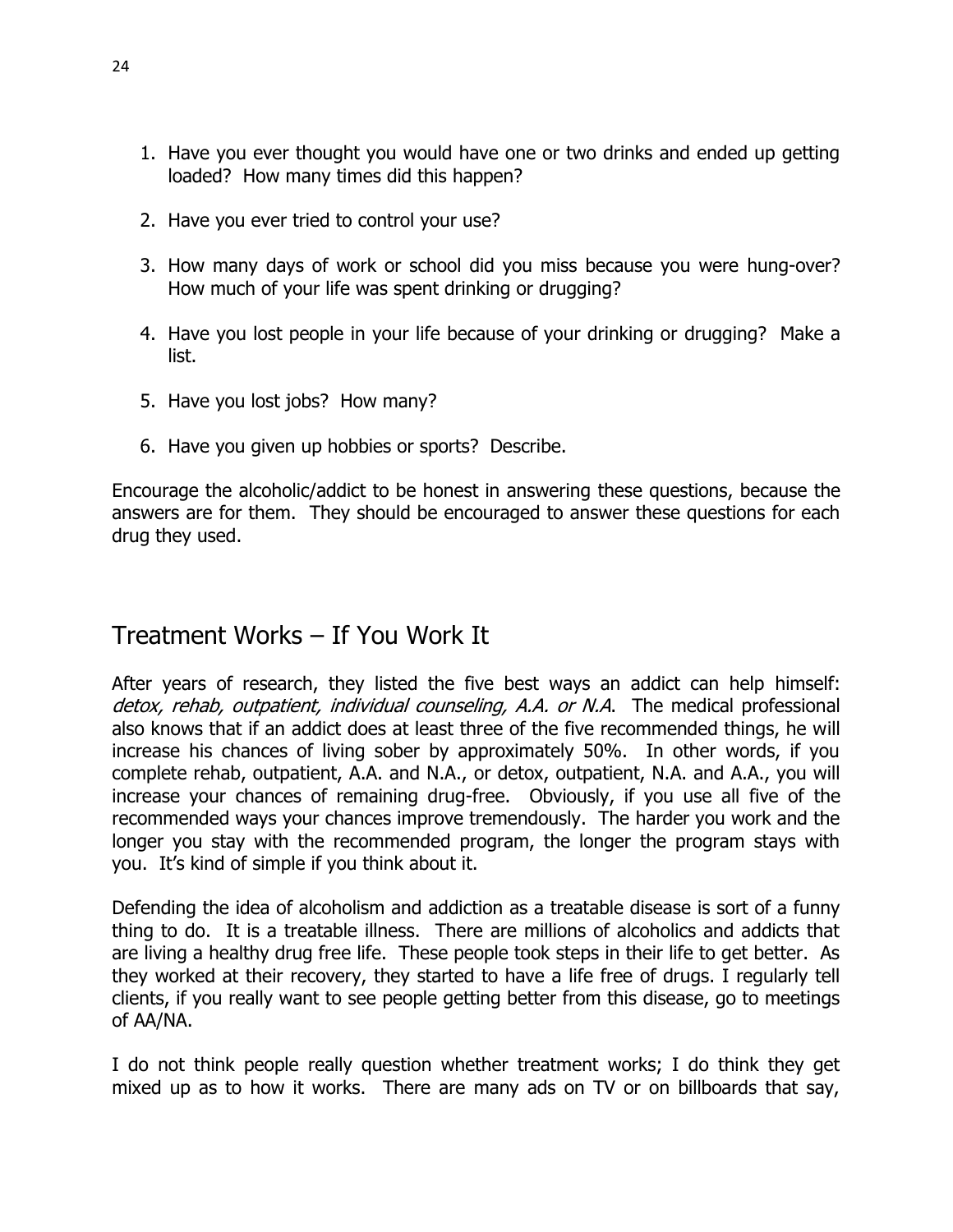"Treatment Works." In a very important way this statement is only part of the truth. An alcoholic or addict can have the best doctors, psychiatrists and addiction counselors in the world and still not get better. They can spend thousands of dollars on treatment and still keep using drugs. Many addicts do. They go in and out of detoxes and rehabs. They spend months in places that are supposed to help them. Then they come back home and get high or drunk within a week or a month. Other using addicts and alcoholics look at that person and say, "You see, treatment does not work." Thoughts like "once a junkie, always a junkie" or "I'll die with a bottle in my hand or a needle in my arm" are bouncing around in the addicts' heads. Hope is lost and they keep on using.

Let me cut to the chase. Drug and alcohol treatment does not work. The addicted person does the work. The addict cannot hold their breath waiting for treatment to fix them. It doesn't work that way. The addict will be using in no time. It is the same for most diseases. If the person with high blood pressure goes to the hospital, the doctor will give him pills, but they cannot make them take the pills. If the medicine is not taken their high blood pressure does not go away.

It is the job of the addiction professional to give the addict the "medicine" they need; like go to AA/NA, to change the people they hang out with, to change the places they go to, to work the program. The addict will be given a lot to do. These things are their medicine, if they do not take it and follow instructions nothing in their life will change.

Questions I often ask the client:

- 1. Do you think alcoholism and addiction are treatable? Explain why you believe this.
- 2. Think of people you know who are in recovery and write down the changes you have seen them make.
- 3. Does their life appear to be any better since they stayed with the recommended program? If so, how?
- 4. Write some thoughts you have about the changes you plan to make to get well.
- 5. What sort of work are you ready to do for your recovery? Be honest.
- 6. What do you think of AA/NA? Are you willing to go? Write your answers and discuss with your counselor or group.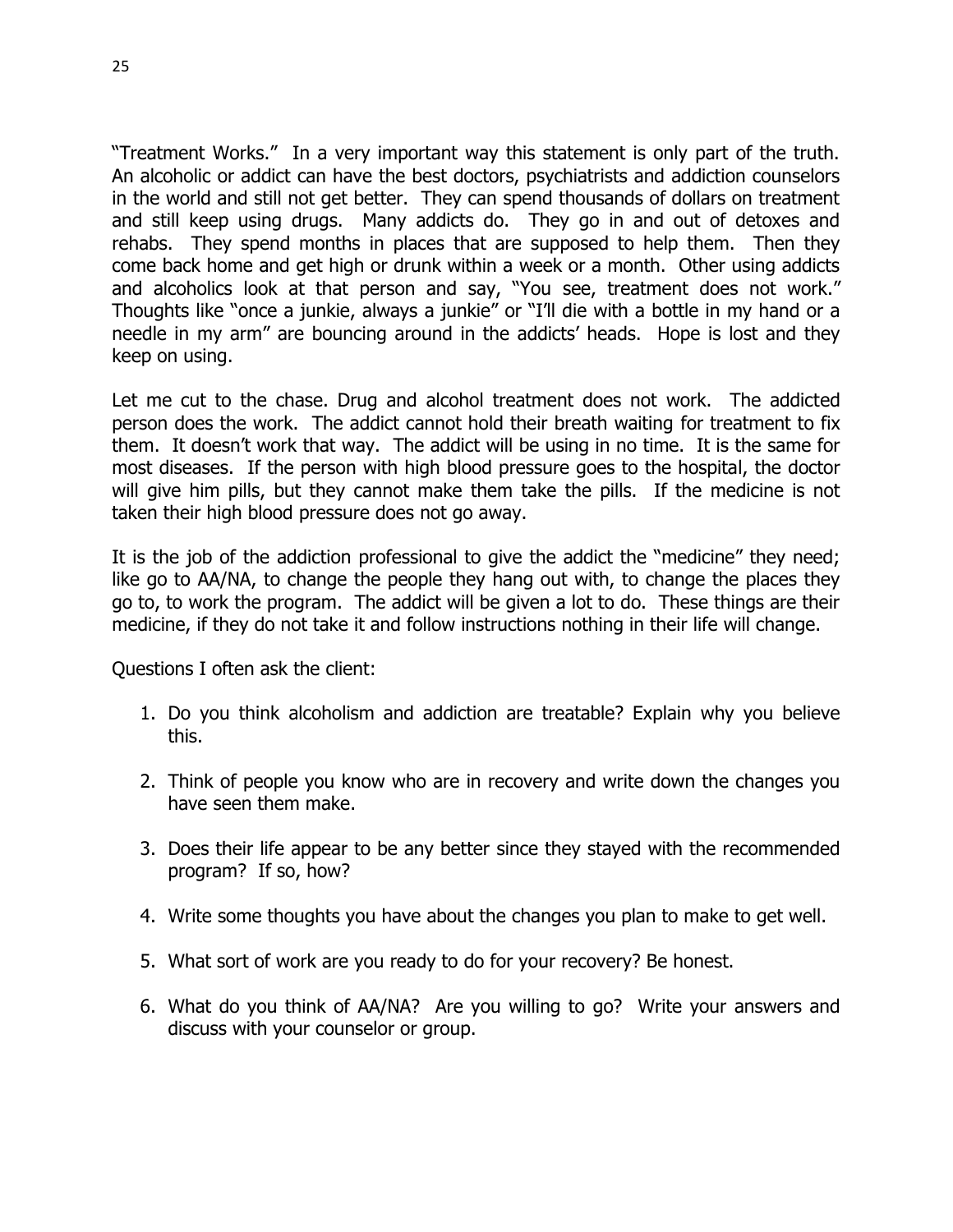## Progression Theory of Addiction

One of the characteristics of addiction is that it is progressive. In other words, if a person keeps using alcohol or other drugs, it will always get worse. Even if a person stops using for a period of time, when he starts using again, it will always be worse. In fact, it will be like he never stopped using at all.

Even if the addict changes his drug of choice, his or her addiction will still get worse. Their addiction will take them places they never wanted to go.

> "First the man takes a drink. . .then the drink takes a drink. . . then the drink takes the man."

Addiction is incurable. Let me reinforce this statement . . . **addiction is incurable**, there is **no cure**. The alcoholic/addict can only arrest their illness by not using any type of alcohol or mind-altering drugs. It may sound easy, but remind the addict that the ones who have achieved sobriety and a healthy lifestyle have used the five recommended ways of kicking addiction.

## Powerlessness, Hopelessness and Unmanageability

An addict sometimes has trouble understanding what powerlessness, hopelessness and unmanageability mean. They sometimes have trouble connecting these words to their own life. They know that there were times when they felt hope, times when they felt they were in control and times when they felt like they could manage their life. But addiction creates grand illusions and has a unique way of hiding the choices in the addict's life. Addiction is a very tricky illness. It plays games with the addict's mind.

An addict might think, "I didn't use today, so I must not be an addict," or "I can quit any time I want to." He might also say one thing, but really be feeling something else.

Some Examples are:

What an addict says What an addict feels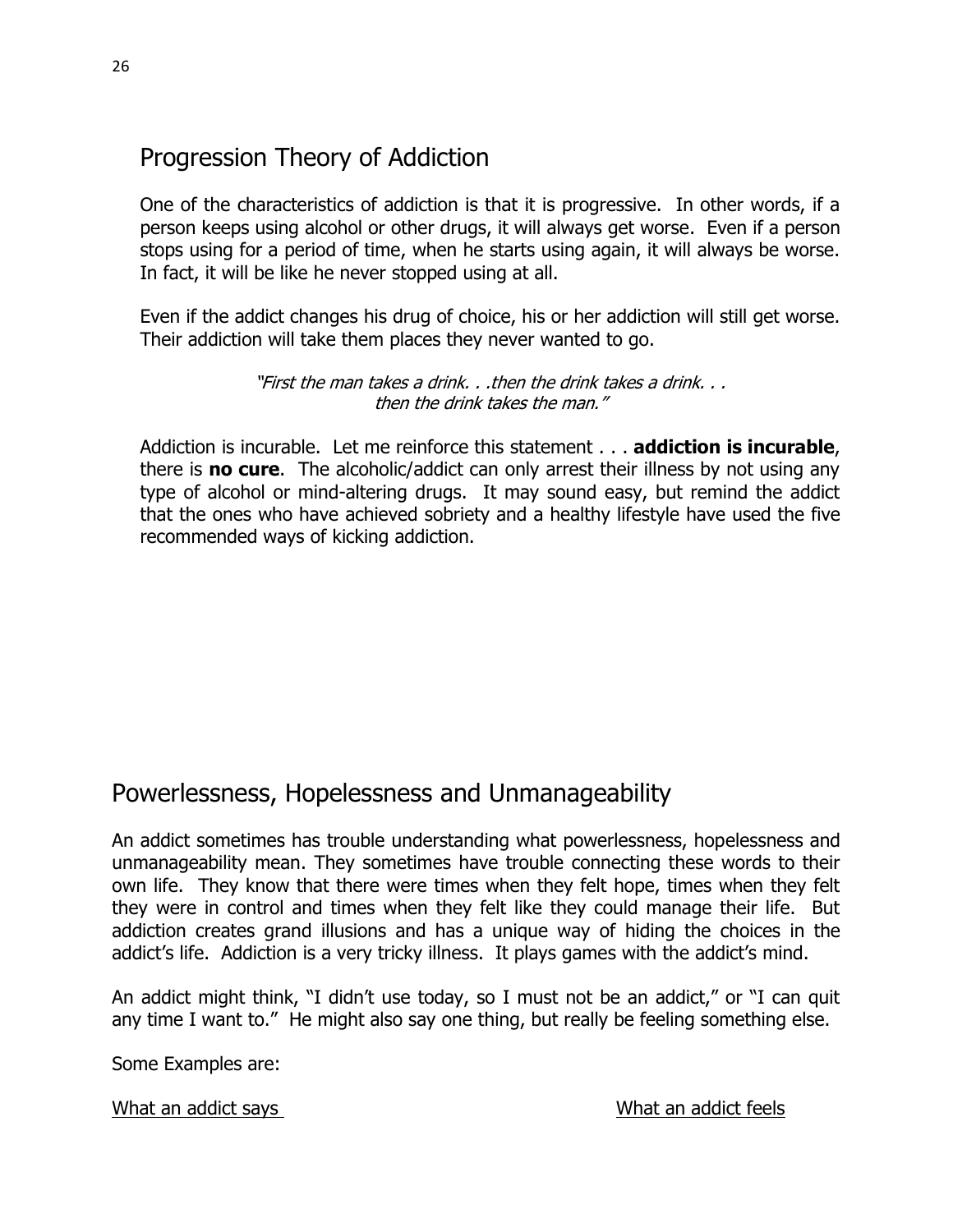| "I used when I didn't want to"<br>"I used more than I wanted to"                                               | Powerlessness   |
|----------------------------------------------------------------------------------------------------------------|-----------------|
| "I stopped for awhile, but then I started using again"<br>"People tried to help me, but I just kept using"     | Hopelessness    |
| "It hide money from myself, but I would always find it"<br>"I said I would never get locked up, but here I am" | Unmanageability |

In the 12 Steps of A.A. and N.A. the addict will see words like powerlessness, hopelessness and manageability. All three words are part of addiction. They are all a part of the steps to sobriety.

I routinely use these exercises as examples of powerlessness, hopelessness and unmanageability in the addict's life.

- 1. List three examples of things you were powerless about when you were using.
- 2. List three examples of things you felt hopeless about when you were using.
- 3. List three examples of things you were unable to manage when you were using.
- 4. If you never used alcohol or other drugs again, would any of the examples you gave still be a problem in your life? Explain.
- 5. Write a short paper that outlines the 12 Steps of AA.

## In conclusion:

People ask me all the time, Delbert, what do we need to do about alcohol and other drug addiction and the answer's been in front of us all the time. If we truly want to do anything about alcohol and drug addiction and misuse in this country, there are basic components that we have to begin to understand. The first component is the awareness component. We have to do all we can in this country to raise the level of awareness regarding the alcohol and drug misuse and abuse, because there are so many people who don't recognize addiction when they see it. This is something we have to work on twenty-four hours a day, seven days a week. Look at all the mental health labels that we have for kids now in the United States of America, because when people are using chemicals, they show you a thousand different sides of themselves in a day's time.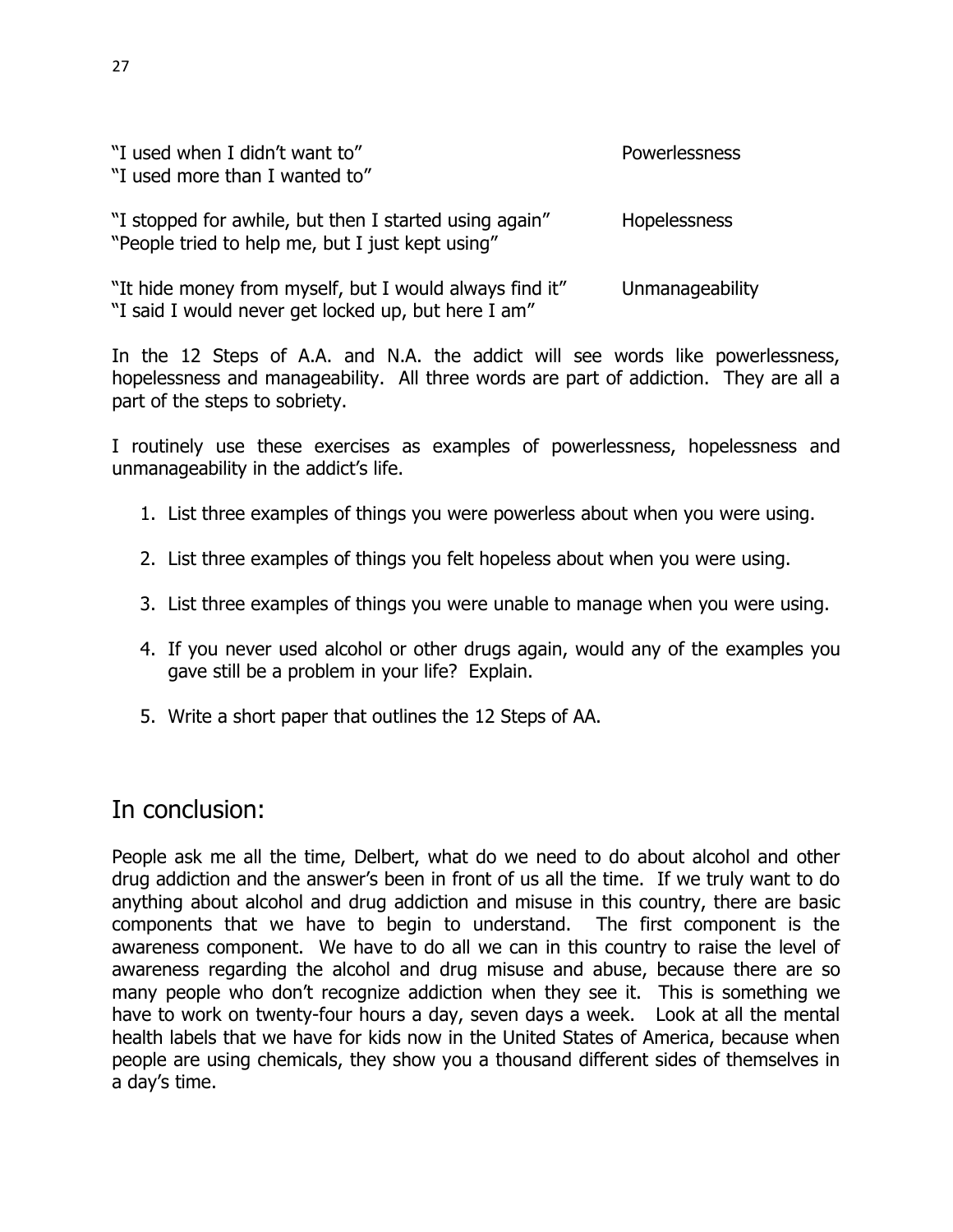28

We have to have an education component. We should do as much as we possibly can to educate our society, particularly our young people, regarding the true consequences of alcohol and drug abuse. I think the way the media and music industry glorifies what is going on surrounding drug and alcohol use is extremely misleading and confusing to kids. I believe we need to send a strong message to kids that it's against the law for them to drink or use drugs. We also need to help them understand that there are certain hazards and consequences that go with drinking and using drugs. We need to help them understand that alcohol and drug abuse has a way of robbing them of the freedom to choose which direction they want their life to go in. At the same time, we need to be supportive as a family and a community about their social well being.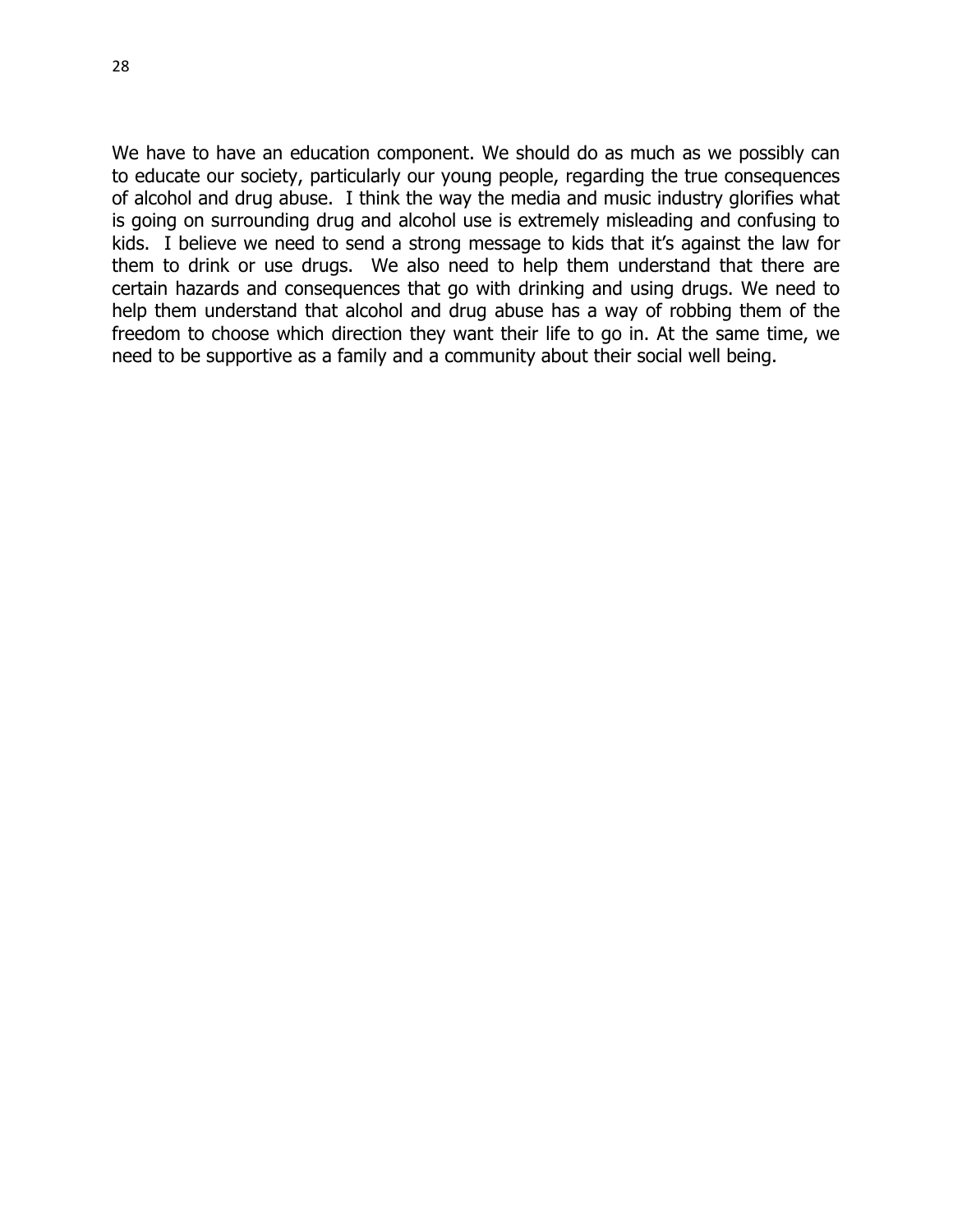# **Appendix A: Understanding Addiction and Criminal Behavior**

**Directions**: To receive credits for this course, you are required to take a post test and receive a passing score. We have set a minimum standard of 80% as the passing score to assure the highest standard of knowledge retention and understanding. The test is comprised of multiple choice and/or true/false questions that will investigate your knowledge and understanding of the materials found in this CEU Matrix – The Institute for Addiction and Criminal Justice distance learning course.

After you complete your reading and review of this material, you will need to answer each of the test questions. Then, submit your test to us for processing. This can be done in any **one** of the following manners:

1. *Submit your test via the Internet.* All of our tests are posted electronically, allowing immediate test results and quicker processing. First, you may want to answer your post test questions using the answer sheet found at the end of this appendix. Then, return to your browser and go to the Student Center located at:

<http://www.ceumatrix.com/studentcenter>

Once there, log in as a Returning Customer using your Email Address and Password. Then click on 'Take Exam' and you will be presented with the electronic exam.

To take the exam, simply select from the choices of "a" through "e" for each multiple choice question. For true/false questions, select either "a" for true, or "b" for false. Once you are done, simply click on the submit button at the bottom of the page. Your exam will be graded and you will receive your results immediately. If your score is 80% or greater, you will receive a link to the course evaluation, which is the final step in the process. Once you submit the evaluation, you will receive a link to the Certificate of Completion. This is the final step in the process, and you may save and/or print your Certificate of Completion.

If, however, you do not achieve a passing score of at least 80%, you will need to review the course material and return to the Student Center to resubmit your answers.

**OR**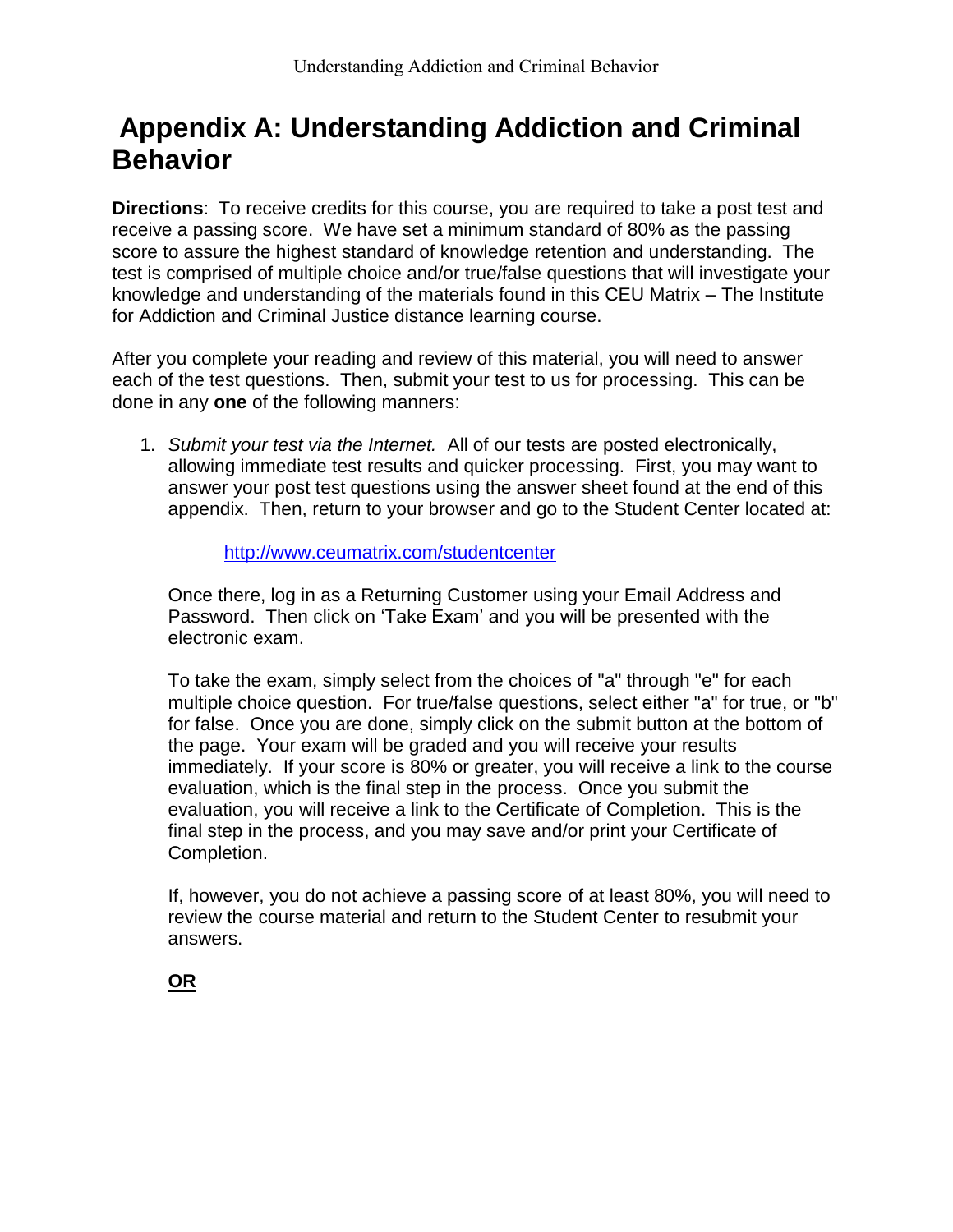2. *Submit your test by mail using the answer sheet found at the end of this package.* First, complete the cover page that will identify the course and provide us with the information that will be included in your Certificate of Completion. Then, answer each of the questions by selecting the best response available and marking your answers on the sheet. The final step is to complete the course evaluation (most certifying bodies require a course evaluation before certificates of completion can be issued). Once completed, mail the information, answer and evaluation sheets to this address:

#### **CEU Matrix P.O. Box 2268 Georgetown, TX 78627**

Once we receive your exam and evaluation sheets, we will grade your test and notify you of the results.

If successful, you will be able to access your Certificate of Completion and print it. Access your browser and go to the Student Center located at:

#### <http://www.ceumatrix.com/studentcenter>

Once there, log in as a Returning Customer using your Email Address and Password. Then click on 'Certificate' and you will be presented with a downloadable copy of your Certificate of Completion that you may save / and/or print. If you would rather have your Certificate of Completion mailed to you, please let us know when you mail your exam and evaluation sheets; or contact us at **ceumatrix@ceumatrix.com** or 800.421.4609.

If you do not obtain the required 80% score, we will provide you with feedback and instructions for retesting.

### **OR**

3. *Submit your test by fax.* Simply follow the instructions above, but rather than mailing your sheets, fax them to us at **(512) 863-2231**.

If you have any difficulty with this process, or need assistance, please e-mail us at [ceumatrix@ceumatrix.com](mailto:ceumatrix@ceumatrix.com) and ask for help.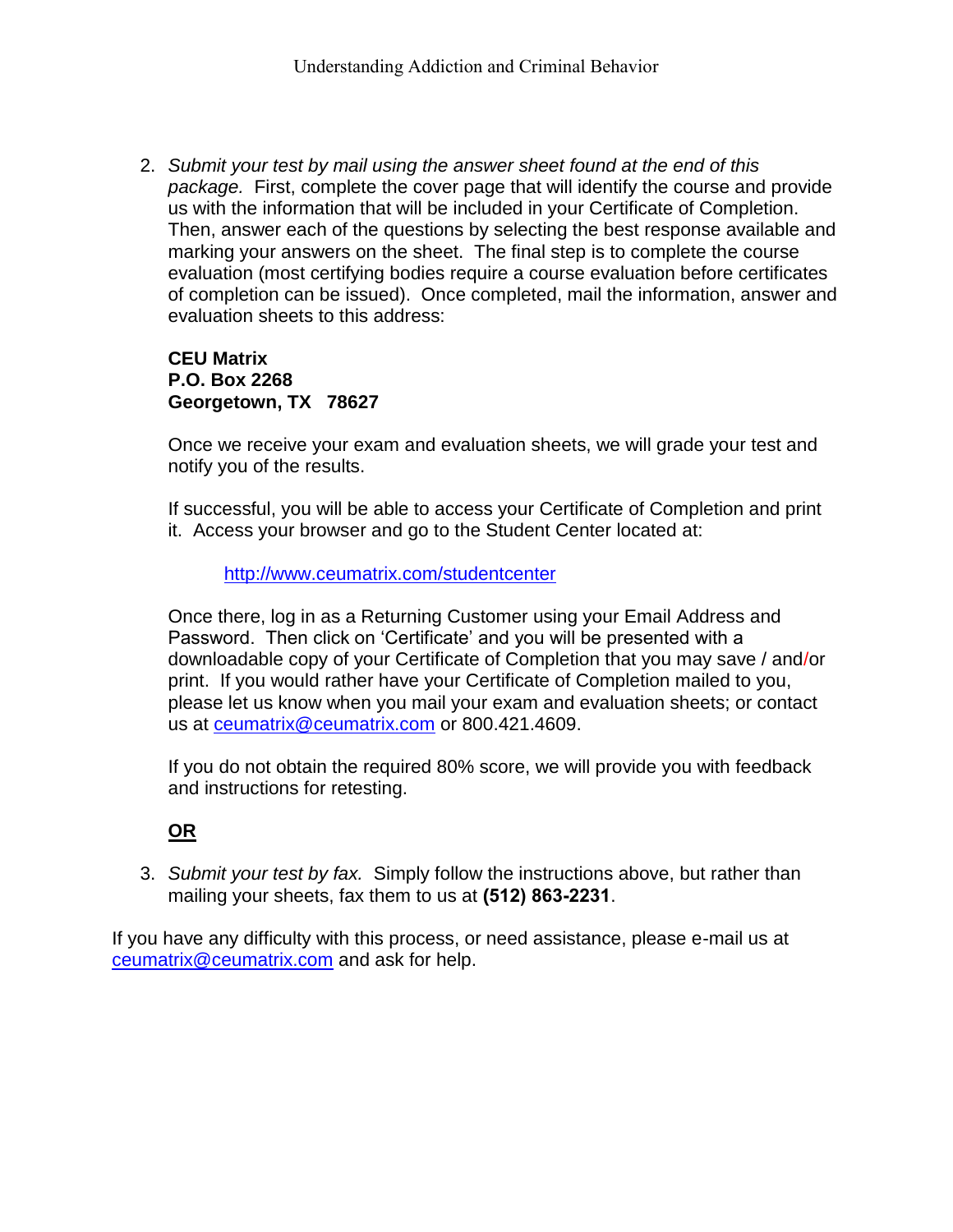#### **Answer the following questions by selecting the most appropriate response.**

- 1. Delbert Boone has developed the tools to help individuals facing \_\_\_\_\_\_.
	- a. loneliness
	- b. frustration
	- c. depression
	- d. incarceration
	- e. addiction
	- f. all of the above
- 2. Most people enter treatment because they want to, not because they have to.
	- a. true
	- b. false
- 3. To abuse a drug is to be \_\_\_\_\_\_\_.
	- a. fulfilled
	- b. happy
	- c. changed by it
	- d. popular
	- e. wealthy
- 4. According to Delbert, drugs can be divided into two categories, "hard" or "soft" a. true
	- b. false
- 5. When using depressants, users tend to feel
	- a. happy
	- b. powerful
	- c. smart
	- d. relaxed
	- e. angry
- 6. The early stage in the progression of addiction can involve \_\_\_\_\_\_.
	- a. blackouts
	- b. indefinable fears
	- c. nutrition neglect
	- d. personality distortion
	- e. alibi system
- 7. The late stage in the progression of addiction can involve
	- a. CNS impairment
	- b. physical deterioration
	- c. guilt
	- d. alibi system
	- e. emotional stress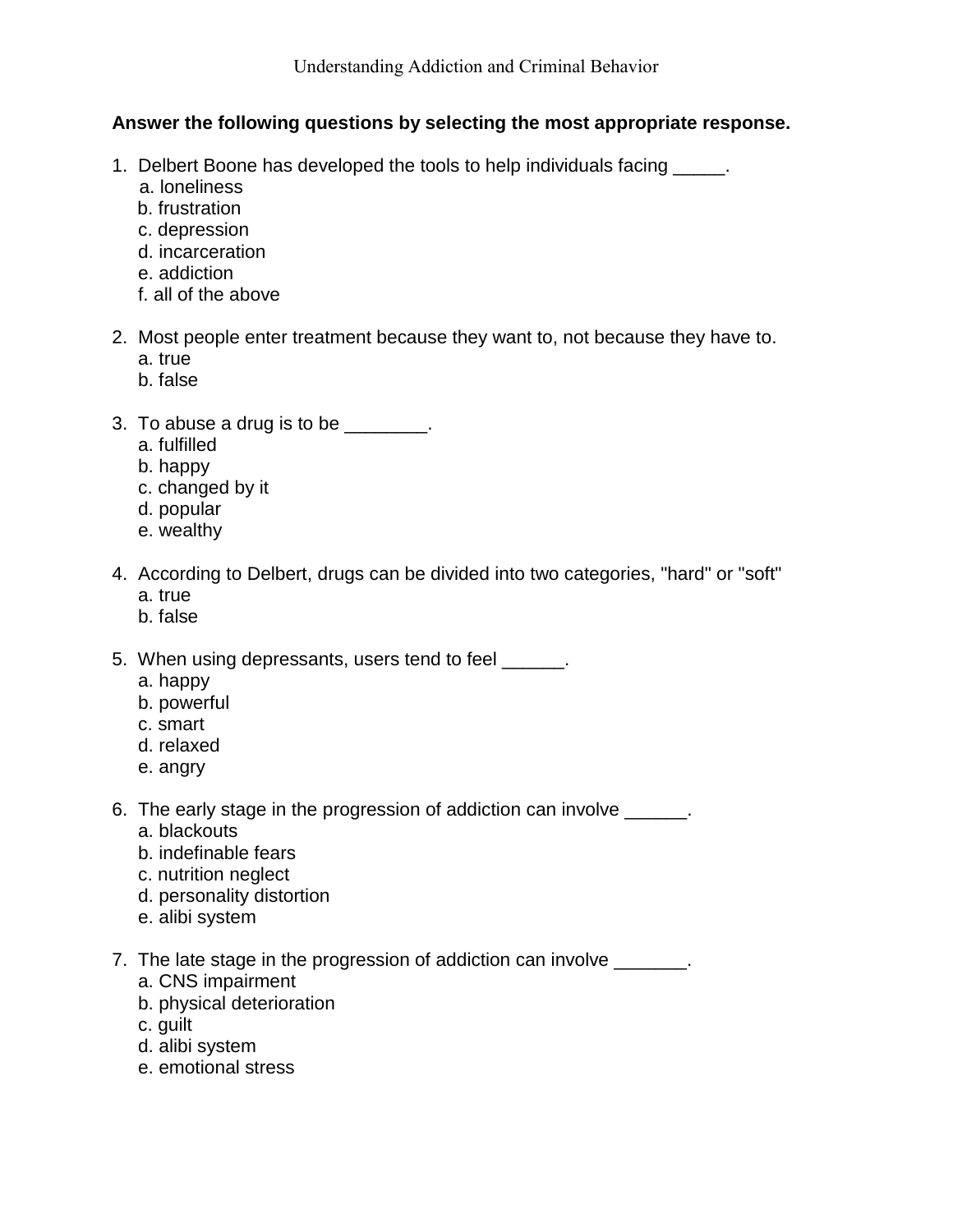- 8. Withdrawal from alcohol and drugs happens as soon as the last hit or drink wears off a. true
	- b. false
- 9. According to the US DOJ, 1 in \_\_\_\_ violent offenders acted under the influence
	- a. 3
	- b. 4
	- c. 5
	- d. 6
	- e. 8

10. The Rebel believes that he is at war with \_\_\_\_\_\_\_

- a. his inner self
- b. the military
- c. the system
- d. clergy
- e. nobody
- 11. Addicts lead with \_\_\_\_\_\_ when it comes to thinking things out.
	- a. reason
	- b. intellect
	- c. fear
	- d. their emotions
	- e. anger

12. All but this comprise the four vital life areas that addiction attacks.

- a. socially
- b. physically
- c. spiritually
- d, psychologically
- e. monetarily
- 13. Rational thought involves using intellect over emotion
	- a. true
	- b. false
- 14. Addiction solidifies the way you think and what you do
	- a. true
	- b. false

15. Addiction creates a natural \_\_\_\_\_\_ towards recovery

- a. resistance
- b. ambivalence
- c. yearning
- d. flow
- e. path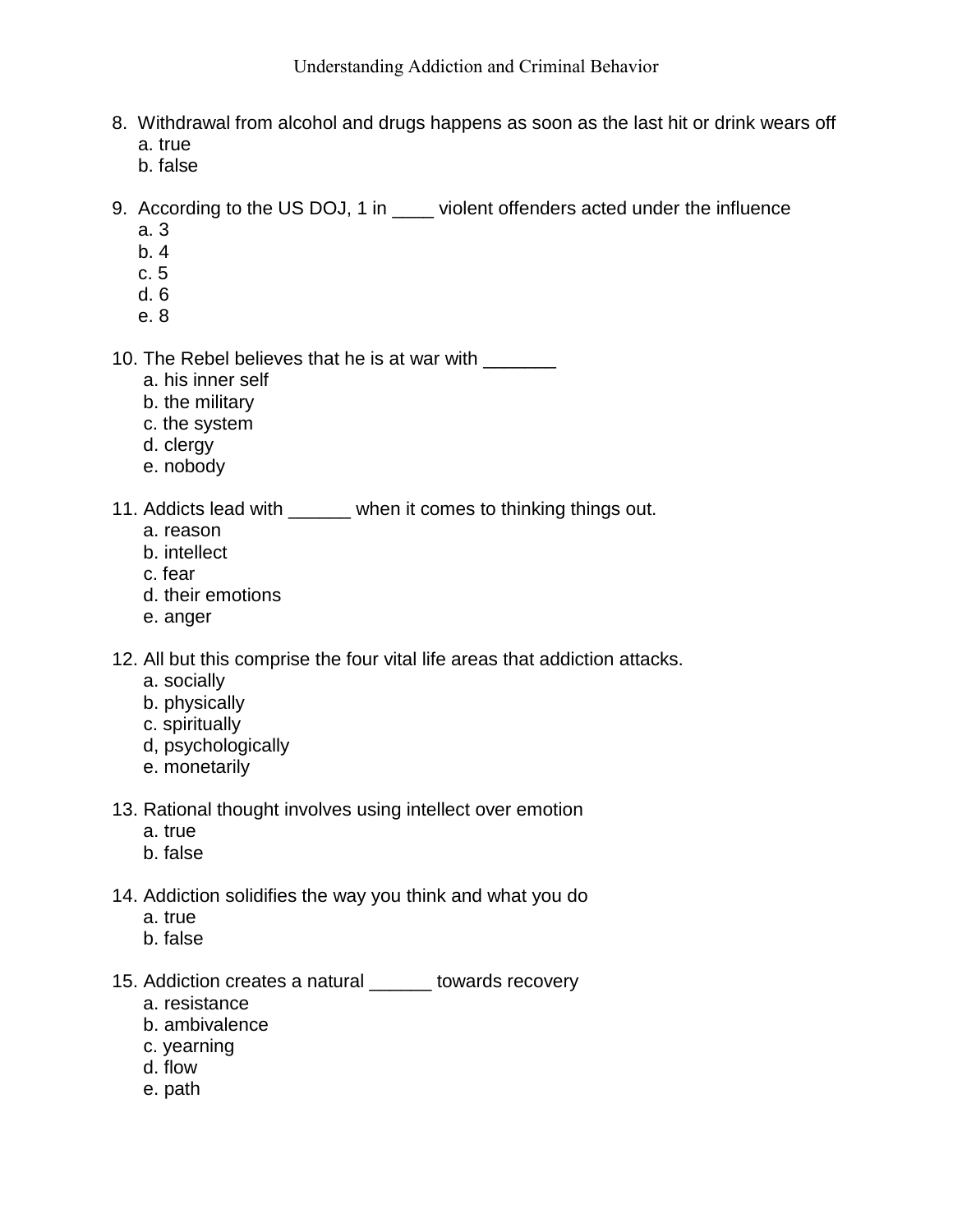- 16. An example of passive resistance would be \_\_\_\_\_\_\_\_
	- a. rationalization
	- b. silence
	- c. weakness
	- d. procrastination
	- e. isolation
	- f. all of the above

17. Aggressive resistance is exemplified by \_\_\_\_\_\_\_\_

- a. lying
- b. building up
- c. over-sensitivity
- d. guarded behavior
- e. grandiosity
- f. all of the above
- 18. Denial is a conscious process humans use to block awareness of a threat
	- a. true
	- b. false
- 19. Redefining is defined as the focus of an issue to avoid solving the problem a. concentrating on
	-
	- b. shifting
	- c. exaggerating
	- d. understanding
	- e. ignoring
- 20. Most addicts are not aware of their beliefs, but view them instead as a fact of life
	- a. true
	- b. false
- 21. \_\_\_\_\_\_\_ gives the addict the perfect alibi and a way to feel normal with failure
	- a. Honesty
	- b. Celebration
	- c. Conversation
	- d. Self-pity
	- e. Treatment
- 22. Society should avoid confronting addicted individuals so as not to alienate them
	- a. true
	- b. false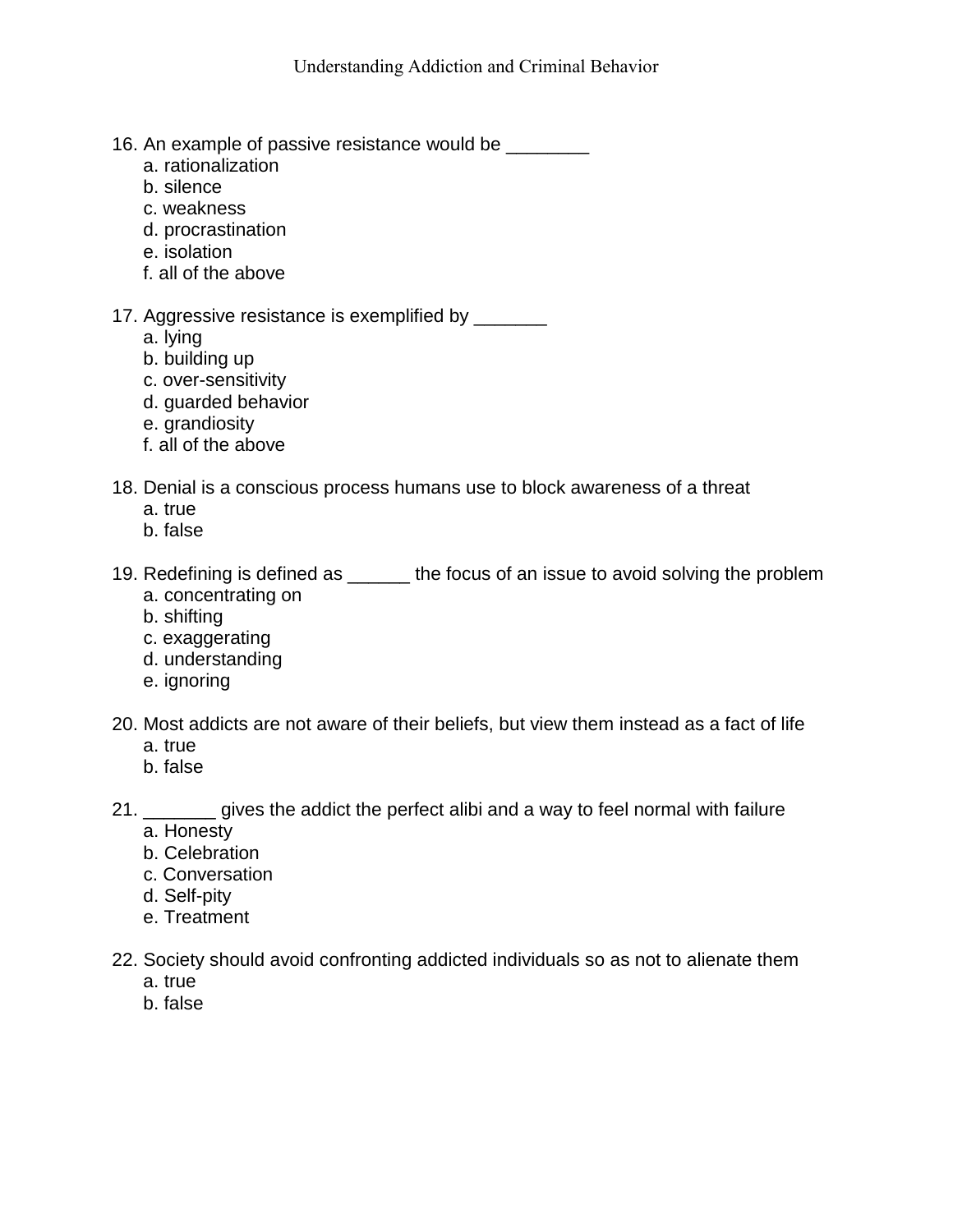- 23. In an addict, traditional morals and values become \_\_\_\_\_ and the drug becomes
- $\overline{\phantom{a}}$  . The contract of  $\overline{\phantom{a}}$  a. priority, secondary
	- b. valued, boring
	- c. secondary, priority
	- d. innate, weaker
	- e. strong, weak
- 24. According to Delbert, \_\_\_\_\_\_ should be the primary tool of the therapist
	- a. communication
	- b. group therapy
	- c. role playing
	- d. videos
	- e. humor

25. This is a therapist's tool to address and embrace client resistance

- a. rapport
- b. trust
- c. peer modeling
- d. communication
- e. rules
- f. all of the above
- 26. Most of what has actually happened in the client's life he has tried to remember
	- a. true
	- b. false
- 27. The American Medical Association declared alcoholism a disease in \_\_\_\_\_\_
	- a. 1936
	- b. 1956
	- c. 1947
	- d. 1984
	- e. 1990
- 28. If an addict has the best doctors, psychiatrists and counselors treatment will work
	- a. true
	- b. false

29. One of the worse characteristics of addiction is that it is \_\_\_\_\_\_\_\_\_

- a. regressive
- b. temporary
- c. static
- d. progressive
- e. minor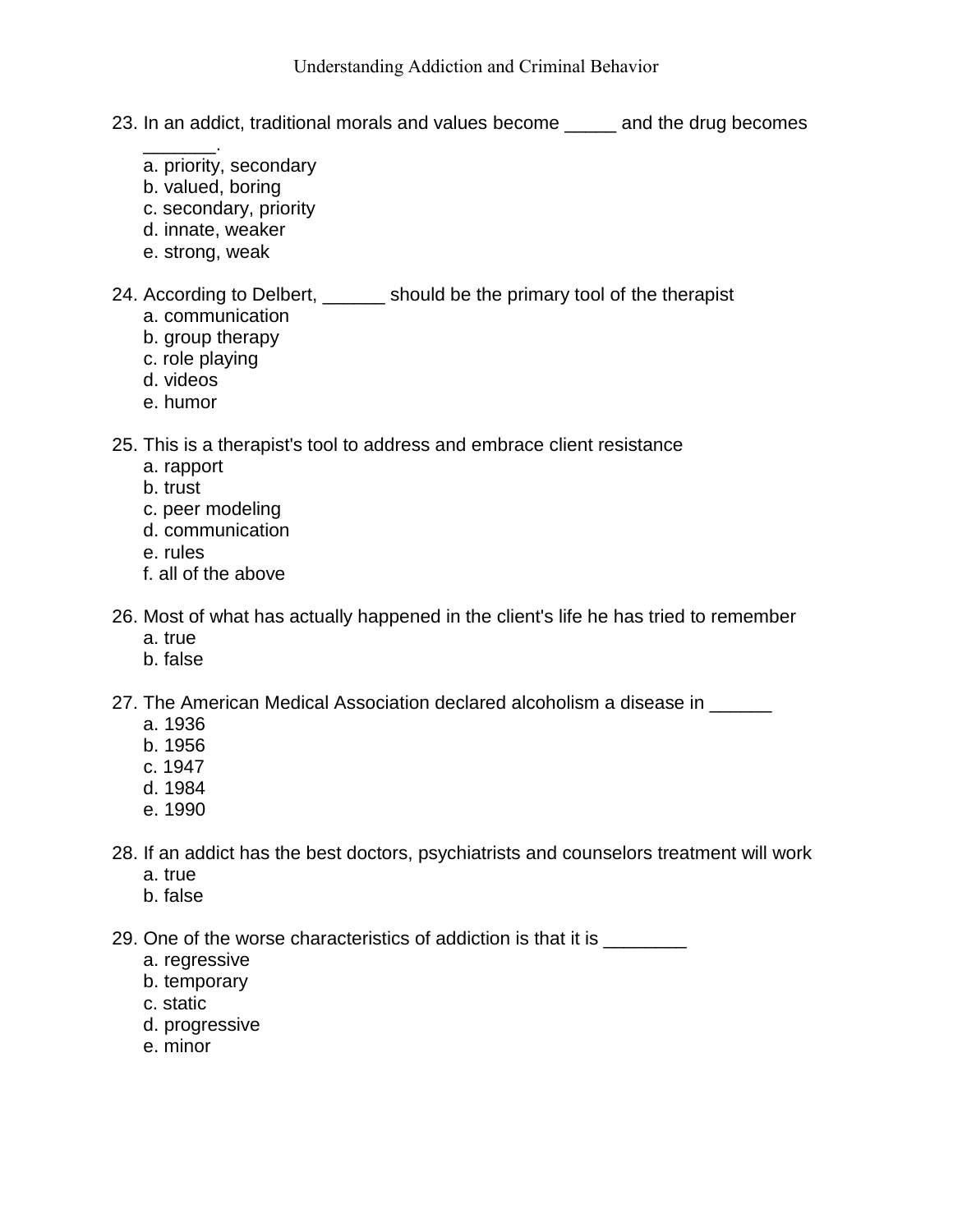Understanding Addiction and Criminal Behavior

- 30. Delbert believes the first component in treating addiction is \_\_\_\_\_\_\_
	- a. education
	- b. denial
	- c. grief
	- d. compassion
	- e. awareness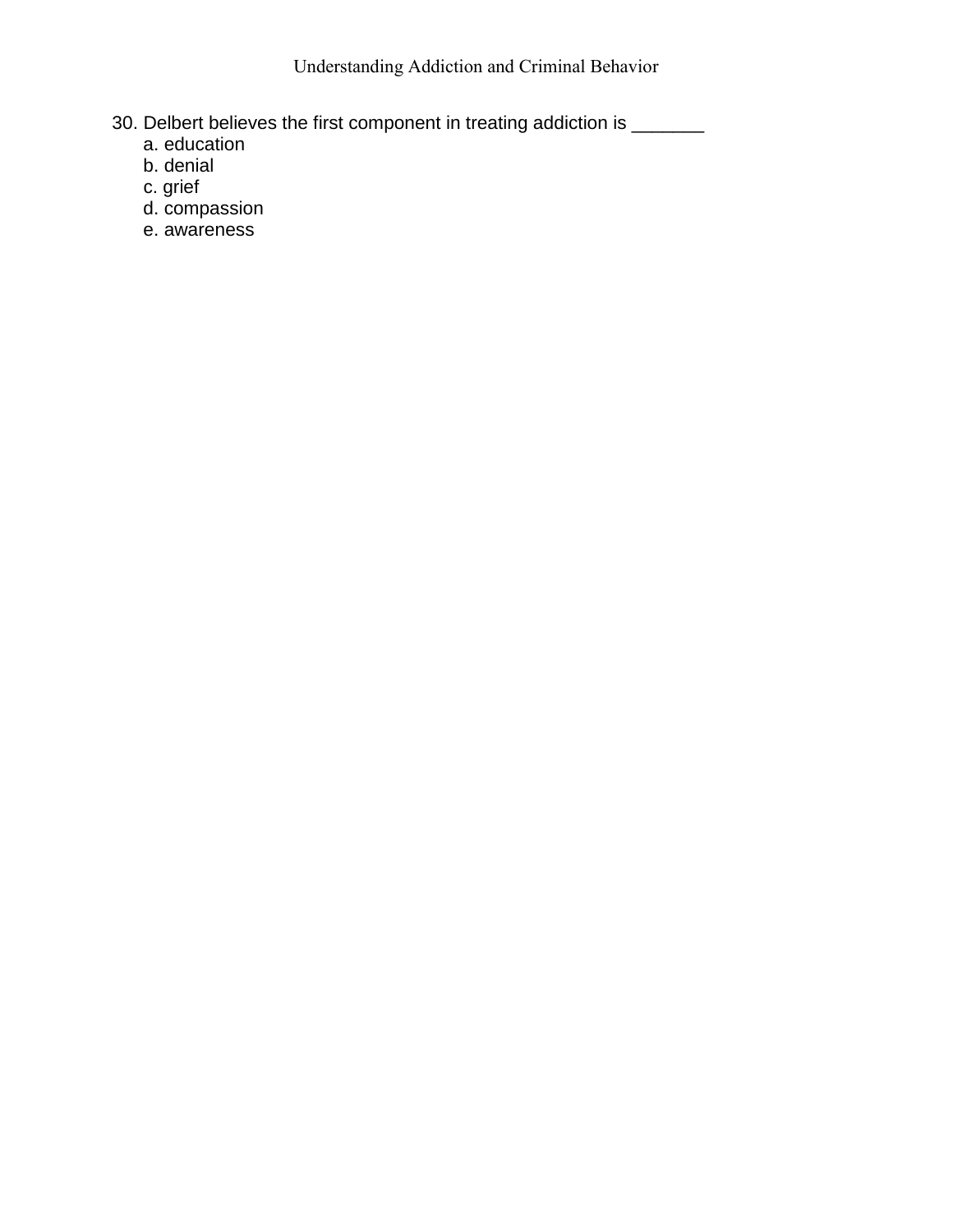#### 4. FAX/Mail Answer Sheet

## *CEU Matrix - The Institute for Addiction and Criminal Justice Studies Coursework*

Test results for the course "\_\_\_\_\_\_\_\_\_\_"

**If you submit your test results online, you do not need to return this form.**

| (* Please print your name as you want it to appear on your certificate) |  |
|-------------------------------------------------------------------------|--|
|                                                                         |  |
|                                                                         |  |
|                                                                         |  |
|                                                                         |  |
|                                                                         |  |
| License is perfect.)                                                    |  |
|                                                                         |  |
|                                                                         |  |
|                                                                         |  |

On the following sheet, mark your answers clearly. Once you have completed the test, please return this sheet and the answer sheet in *one* of the following ways:

1. Fax your answer sheets to the following phone number: **(512) 863-2231**. This fax machine is available 24 hours per day. **OR**

2.Send the answer sheet to: **CEU Matrix P.O. Box 2268 Georgetown, TX 78627**

You will receive notification of your score within 48 business hours of our receipt of the answer sheet. If you do not pass the exam, you will receive instructions at that time.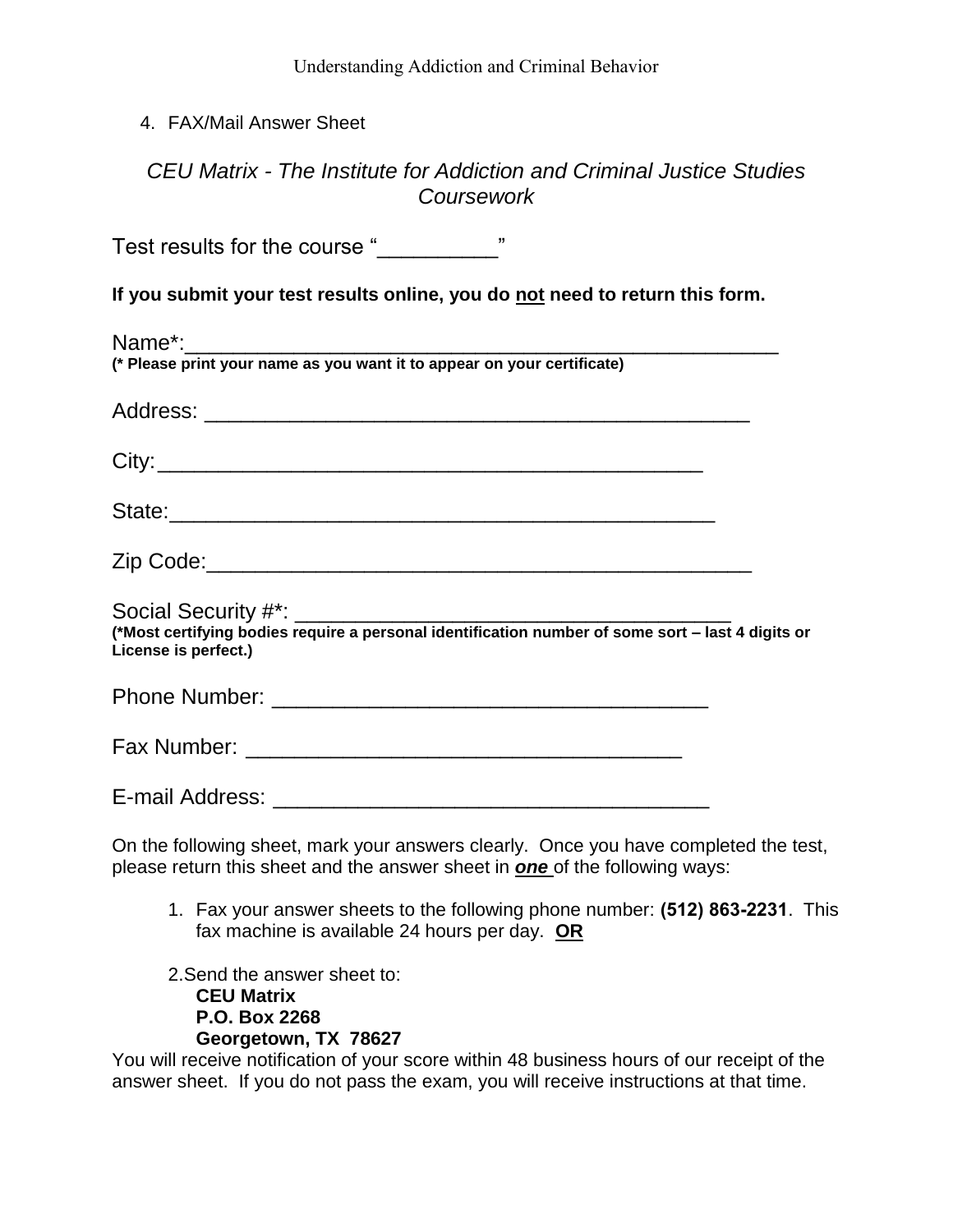|                                                              | Name: |  |  |  |                                                 |  |  |  |
|--------------------------------------------------------------|-------|--|--|--|-------------------------------------------------|--|--|--|
| <b>Course: UNDERSTANDING ADDICTION AND CRIMINAL BEHAVIOR</b> |       |  |  |  |                                                 |  |  |  |
|                                                              |       |  |  |  | 1. [A] [B] [C] [D] [E] 16. [A] [B] [C] [D] [E]  |  |  |  |
|                                                              |       |  |  |  | 2. [A] [B] [C] [D] [E] 17. [A] [B] [C] [D] [E]  |  |  |  |
|                                                              |       |  |  |  | 3. [A] [B] [C] [D] [E] 18. [A] [B] [C] [D] [E]  |  |  |  |
|                                                              |       |  |  |  | 4. [A] [B] [C] [D] [E] 19. [A] [B] [C] [D] [E]  |  |  |  |
|                                                              |       |  |  |  | 5. [A] [B] [C] [D] [E] 20. [A] [B] [C] [D] [E]  |  |  |  |
|                                                              |       |  |  |  | 6. [A] [B] [C] [D] [E] 21. [A] [B] [C] [D] [E]  |  |  |  |
|                                                              |       |  |  |  | 7. [A] [B] [C] [D] [E] 22. [A] [B] [C] [D] [E]  |  |  |  |
|                                                              |       |  |  |  | 8. [A] [B] [C] [D] [E] 23. [A] [B] [C] [D] [E]  |  |  |  |
|                                                              |       |  |  |  | 9. [A] [B] [C] [D] [E] 24. [A] [B] [C] [D] [E]  |  |  |  |
|                                                              |       |  |  |  | 10. [A] [B] [C] [D] [E] 25. [A] [B] [C] [D] [E] |  |  |  |
|                                                              |       |  |  |  | 11. [A] [B] [C] [D] [E] 26. [A] [B] [C] [D] [E] |  |  |  |
|                                                              |       |  |  |  | 12. [A] [B] [C] [D] [E] 27. [A] [B] [C] [D] [E] |  |  |  |
|                                                              |       |  |  |  | 13. [A] [B] [C] [D] [E] 28. [A] [B] [C] [D] [E] |  |  |  |
|                                                              |       |  |  |  | 14. [A] [B] [C] [D] [E] 29. [A] [B] [C] [D] [E] |  |  |  |
|                                                              |       |  |  |  | 15. [A] [B] [C] [D] [E] 30. [A] [B] [C] [D] [E] |  |  |  |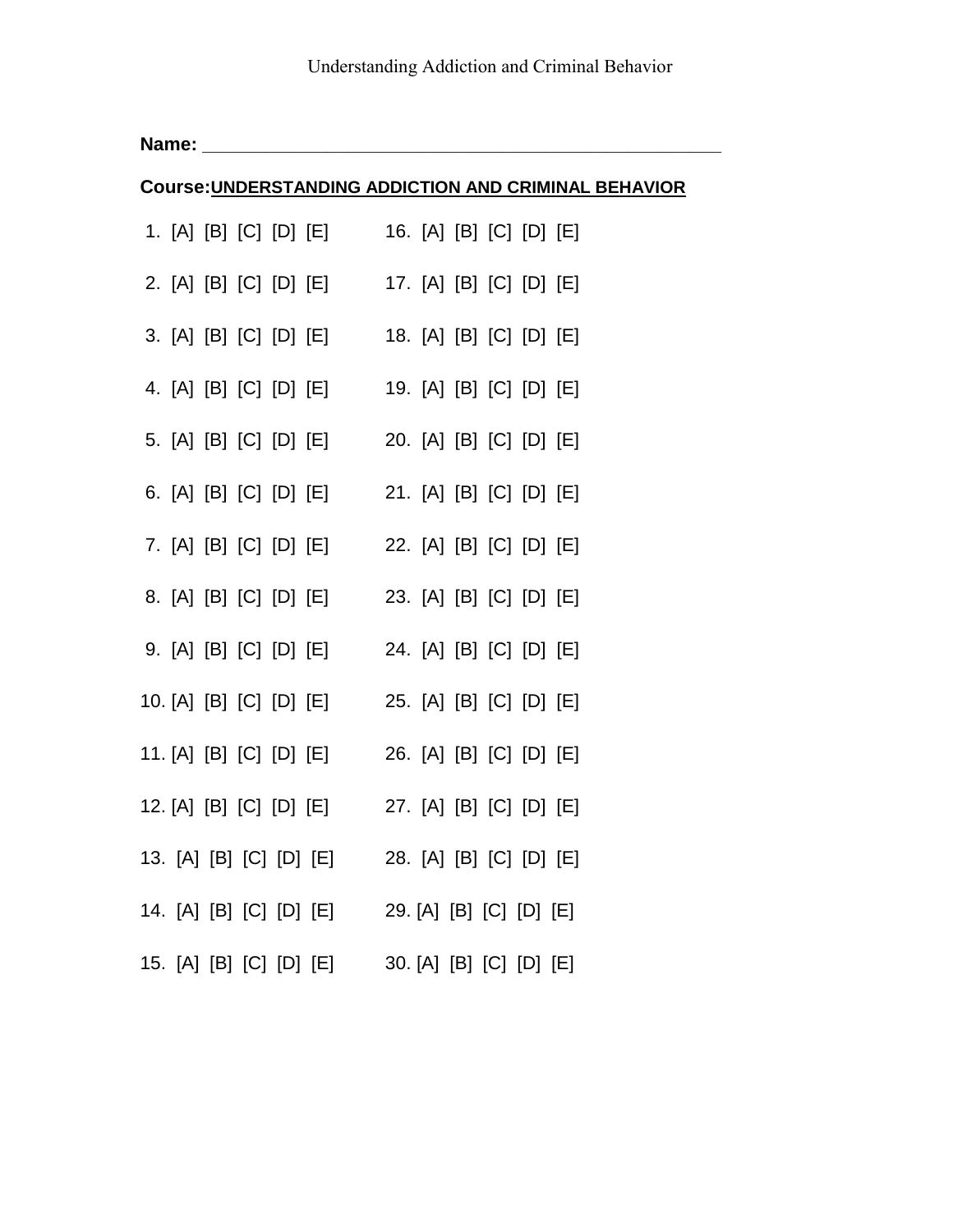## *CEU Matrix*

## *Course Evaluation – Hard Copy Format*

The final step in the process required to obtain your course certificate is to complete this course evaluation. These evaluations are used to assist us in making sure that the course content meets the needs and expectations of our students. Please fill in the information completely and include any comments in the spaces provided. Then, if mailing or faxing your test results, return this form along with your answer sheet for processing. **If you submit your evaluation online, you do not need to return this form.**

NAME: \_\_\_\_\_\_\_\_\_\_\_\_\_\_\_\_\_\_\_\_\_\_\_\_\_\_\_\_\_\_\_\_\_\_\_\_\_\_\_\_\_\_\_\_\_\_\_\_\_\_\_\_\_\_\_\_\_\_\_

COURSE TITLE: **\_\_\_\_\_\_\_\_\_\_**

DATE: \_\_\_\_\_\_\_\_\_\_\_\_\_\_\_\_\_\_\_\_\_\_\_\_\_\_\_\_\_

| <b>COURSE CONTENT</b>                                                        |                                                 |                                  |  |  |  |  |
|------------------------------------------------------------------------------|-------------------------------------------------|----------------------------------|--|--|--|--|
| Information presented met the goals<br>and objectives stated for this course | □ Start Over<br>$\Box$ Good<br>$\Box$ Excellent | $\Box$ Needs work<br>□ Very Good |  |  |  |  |
| <b>Information was relevant</b>                                              | □ Start Over<br>$\Box$ Good<br>$\Box$ Excellent | $\Box$ Needs work<br>□ Very Good |  |  |  |  |
| Information was interesting                                                  | □ Start Over<br>$\Box$ Good<br>$\Box$ Excellent | $\Box$ Needs work<br>□ Very Good |  |  |  |  |
| Information will be useful in my work                                        | □ Start Over<br>$\Box$ Good<br>$\Box$ Excellent | $\Box$ Needs work<br>□ Very Good |  |  |  |  |
| Format of course was clear                                                   | □ Start Over<br>$\Box$ Good<br>$\Box$ Excellent | $\Box$ Needs work<br>□ Very Good |  |  |  |  |
| <b>POST TEST</b>                                                             |                                                 |                                  |  |  |  |  |
| Questions covered course materials                                           | □ Start Over<br>$\Box$ Good<br>$\Box$ Excellent | $\Box$ Needs work<br>□ Very Good |  |  |  |  |
| <b>Questions were clear</b>                                                  | □ Start Over<br>$\Box$ Good<br>$\Box$ Excellent | $\Box$ Needs work<br>□ Very Good |  |  |  |  |
| Answer sheet was easy to use                                                 | □ Start Over<br>$\Box$ Good<br>$\Box$ Excellent | $\Box$ Needs work<br>□ Very Good |  |  |  |  |